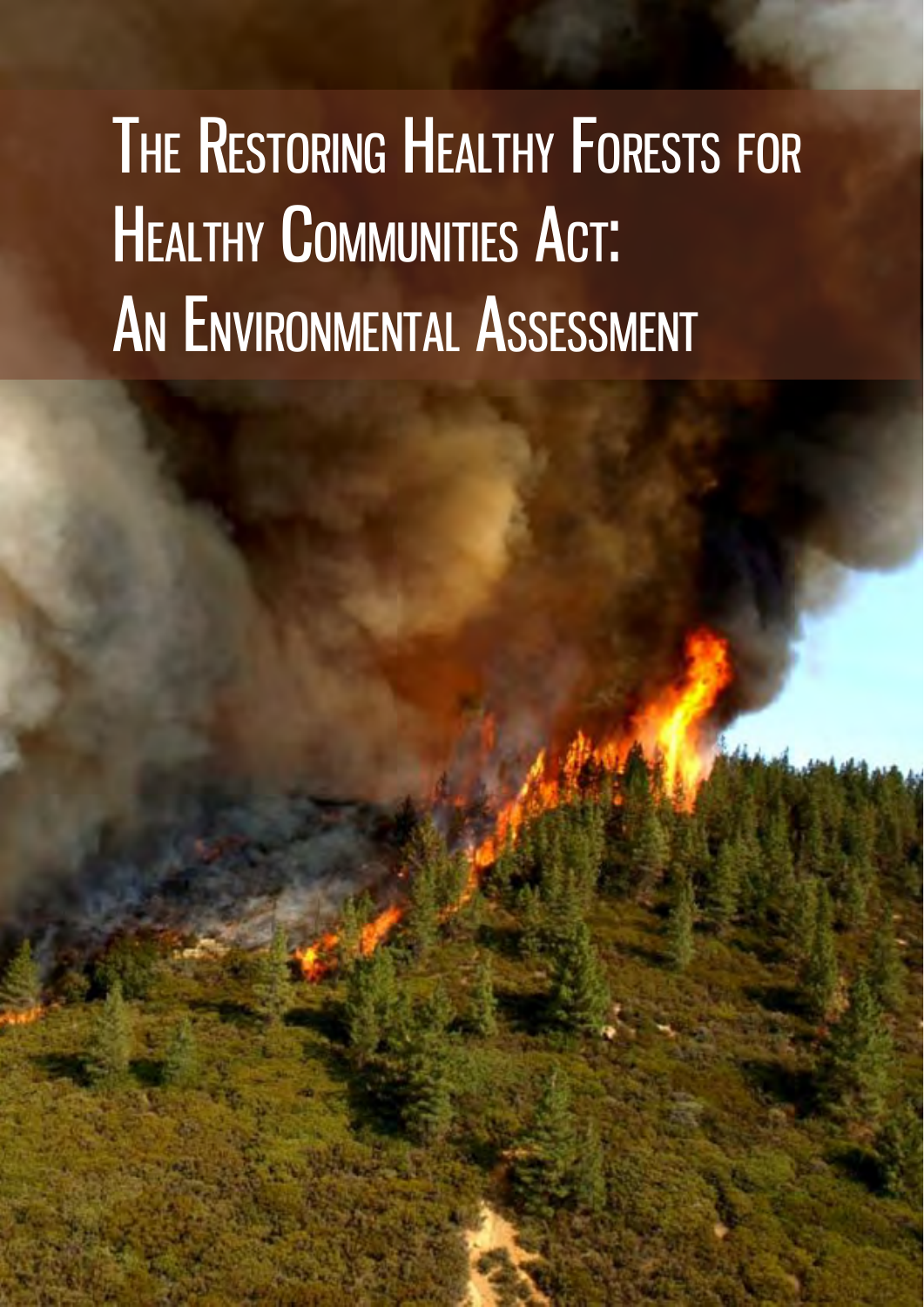#### FINAL REPORT

Columbia University, School of International and Public Affairs Summer Workshop in Applied Earth Systems Management

#### TEAM MANAGER

Eric Rosenfield

#### DEPUTY MANAGER

Erin Percifull

#### **TEAM MEMBERS**

Valentina Lagos Rebecca Miller Sean Mulderrig Maryka Ives Paquette Grace Relf Samuel Rosen Ashley Toombs William Wepsala

#### FACULTY ADVISOR

Dr. Matthew Palmer

#### **DISCLAIMER**

This document includes copyrighted material for educational purposes. These materials are included under the fair use exemption of U.S. Copyright Law and are restricted from further use.

This document has been prepared on an "All Care and No Responsibility" basis. Neither the authors nor Columbia University make any express or implied representation or warranty as to the currency, accuracy, or completeness of the information in this document.

#### Cover Photo

Newman, John. "2007 Zaca Fire." Wikimedia Commons. Wikimedia Commons, n.d. Web. 16 Aug. 2014.

#### Table of Contents Photo

US Forest Service. "Forest Fire 5." Wikimedia Commons. Wikimedia Commons, 20 Feb. 2005. Web. 13 Aug. 2014.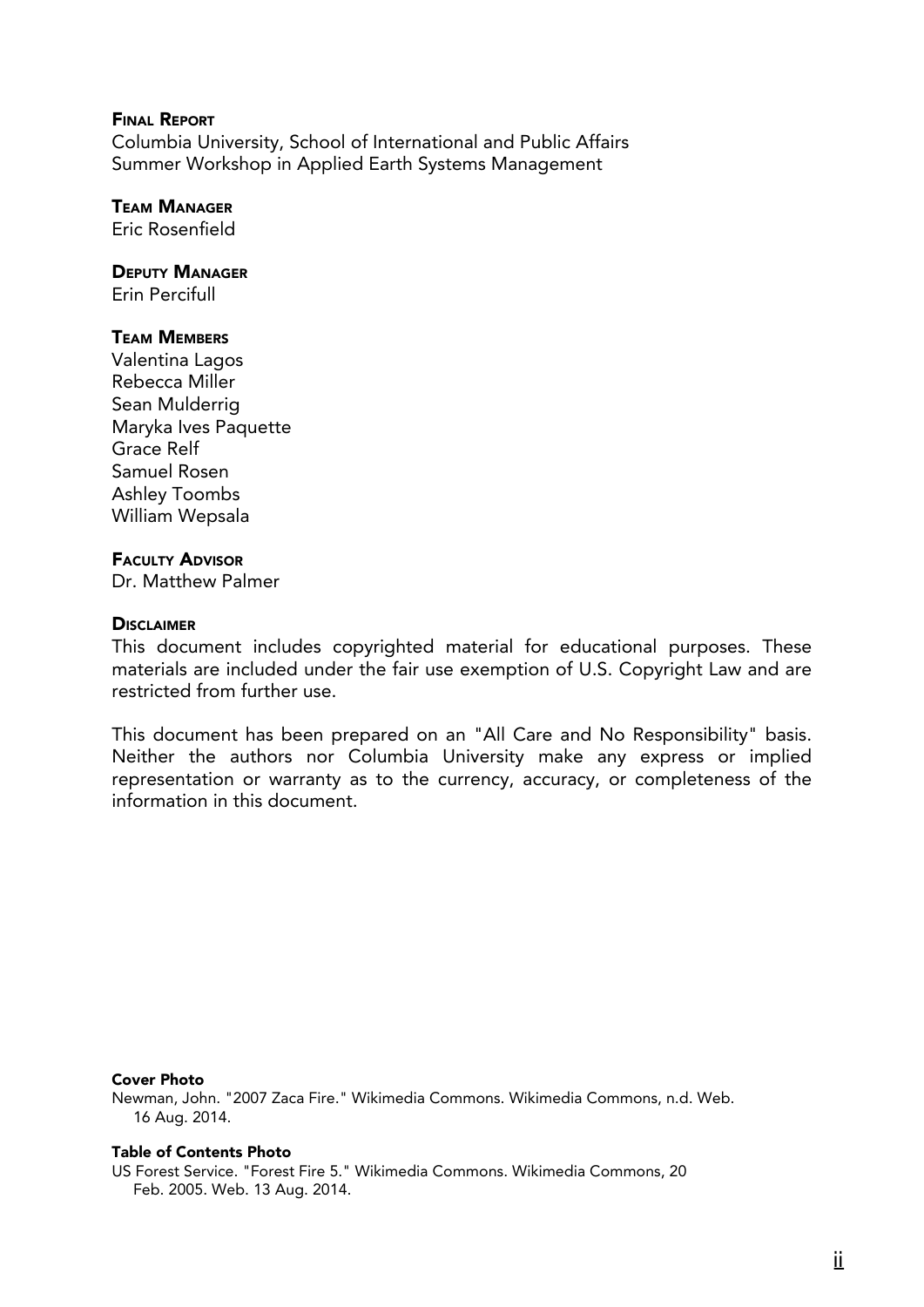# EXECUTIVE SUMMARY

Catastrophic wildfires have increased in severity and federal timber revenues sent to rural counties to support local services have declined in recent decades. These problems have prompted attention from congressional representatives, particularly those from Western states with extensive federal forest land. In response to the issues associated with wildfires, Congressman Doc Hastings (R-Washington) introduced House Bill 1526, the Restoring Healthy Forests for Healthy Communities Act, in April 2013, which the House subsequently passed five months later. The proposed legislation is designed to reduce fuel loads in federal forests, decrease the risks from catastrophic wildfires, and increase timber harvests and revenue payments to rural counties.

This report provides an analysis of the issues surrounding catastrophic wildfires and how the proposed Restoring Healthy Forests for Healthy Communities Act would address these issues through fuel reduction treatments. We discuss the direct and indirect effects of American forest fire policies, the scientific and technical aspects of both the environmental problem and the proposed solution, the controversies associated with the bill, its expected outcomes, and methods for measuring its success.

We conclude that the Restoring Health Forests for Healthy Communities Act has the potential to reduce fuel loads and increase revenues in local communities provided that the actions detailed in the bill are performed in moderation. If the fuel reduction treatments proposed by the bill are undertaken successfully, then forest health can improve, local communities can better support their infrastructure and schools, and catastrophic wildfires can decrease. Other actions proposed by the bill, such as transferring forest management authority away from the federal government, not requiring state governors to consult with all affected parties when implementing projects, and reducing environmental oversight by limiting project requirements under the National Environmental Policy Act would allow for projects to potentially be implemented more quickly and more efficiently. However, these elements of the bill also leave room for potentially harmful environmental projects to move forward with few checks. The bill also reduces the ability of citizens to participate in the forest management process by restricting judicial oversight, which could delay or stop projects. While there are negative and positive aspects to the solutions outlined in the bill, it would increase timber harvests on National Forest lands and thus payments to rural counties and schools, which are critical to many rural economies.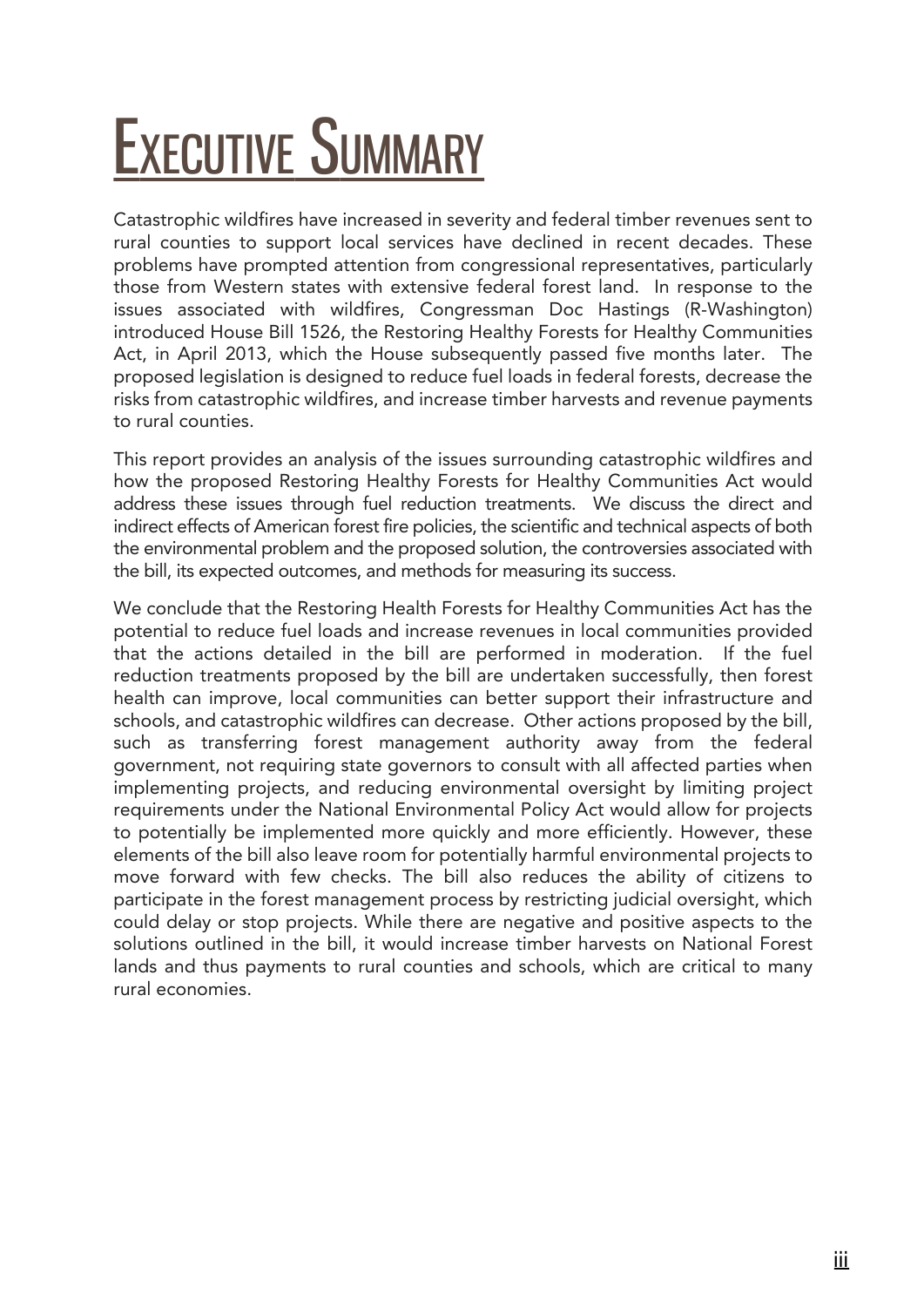

# TABLE OF CONTENTS

| <b>INTRODUCTION</b>                      | 1  |
|------------------------------------------|----|
| THE PROBLEM OF CATASTROPHIC WILDFIRES    | 2  |
| Background                               | 2  |
| <b>Current Situation</b>                 | 3  |
| <b>Ecological Effects</b>                | 5  |
| <b>Economic Effects</b>                  | 6  |
| <b>BARK BEETLE INFESTATION</b>           | 8  |
| <b>Effects on Tree Mortality</b>         | 8  |
| Links to Climate Change                  | 8  |
| THE PROPOSED SOLUTION IN THE LEGISLATION | 9  |
| Maximum Sustainable Yield                | 9  |
| Forest Health Management                 | 10 |
| Viability of Solutions                   | 14 |
| <b>MEASURING SUCCESS</b>                 | 15 |
| <b>CONCLUSION</b>                        | 16 |
| <b>WORKS CITED</b>                       | 17 |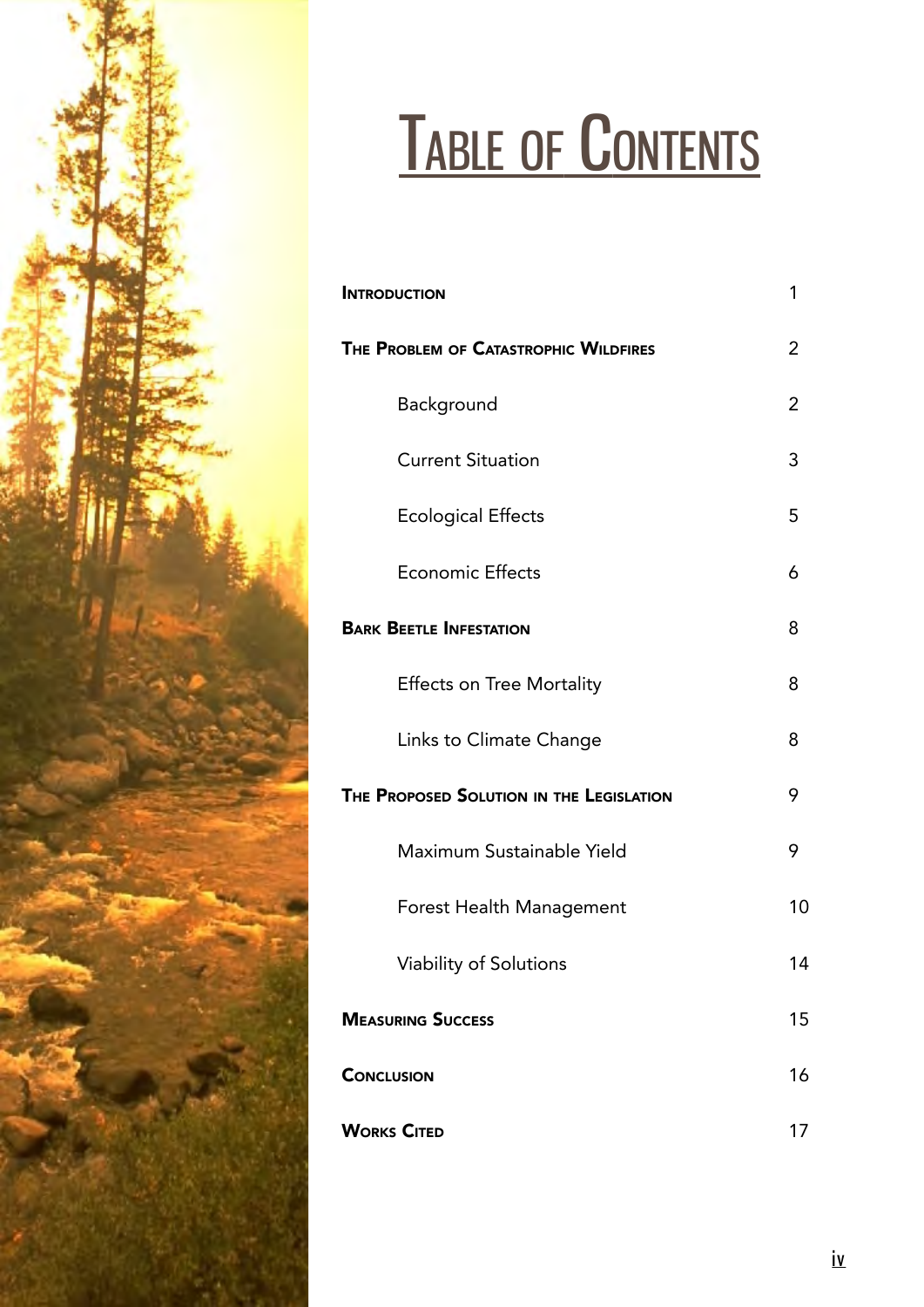### <span id="page-4-0"></span>**INTRODUCTION**

Across the nation, and particularly in the western United States, National Forest lands are experiencing an increasing risk of devastating wildfires and pest infestations. While fire is a critical part of natural ecosystems, historic U.S. policy regarding fire suppression and management has led to overly dense forests with high fuel loads. When these dense forests experience dry conditions due to low precipitation, low soil moisture, and high temperatures, they are more likely to burn, as seen in an increase in the number of acres burned by catastrophic wildfires in recent decades (Westerling, 2006). Catastrophic fires produce negative environmental and human health impacts in addition to extensive economic costs. A related forest health issue, infestations from bark beetles, cause as much tree mortality annually as do fires, and can have similar consequences (Western Bark Beetle Strategy, 2011).

A 1908 law required the U.S. Forest Service (USFS) to provide 25% of timber harvest revenues to rural schools and counties that contain National Forest land, ensuring a continuous stream of funding in counties with small populations and limited tax bases. As the federal government does not pay local taxes, sharing timber harvest revenues provides critical funding for public education and the maintenance of roads and other infrastructure (Restoring Healthy Forests for Healthy Communitites, n.d.). These payments declined dramatically in the 1990s when timber harvests dropped substantially on National Forest land. Economic conditions, combined with the effort of environmental organizations to protect habitat for endangered species, forced a drastic decline in timber harvests. Timber harvests in 1987, a peak year in the United States, reached over 12 million acres, but fell to around 2 million acres by 2000 (Fretwell, 2014). Annual American timber harvests have remained at this level since the turn of the century (Figure 1).



FIGURE 1. The total volume of timber harvested in the National Forest System from 1980-2013. Legislation enacted in the 1987 significantly reduced the volume of timber harvested to roughly 2 billion board feet per year since the early 2000s (Headwater Economics, 2014).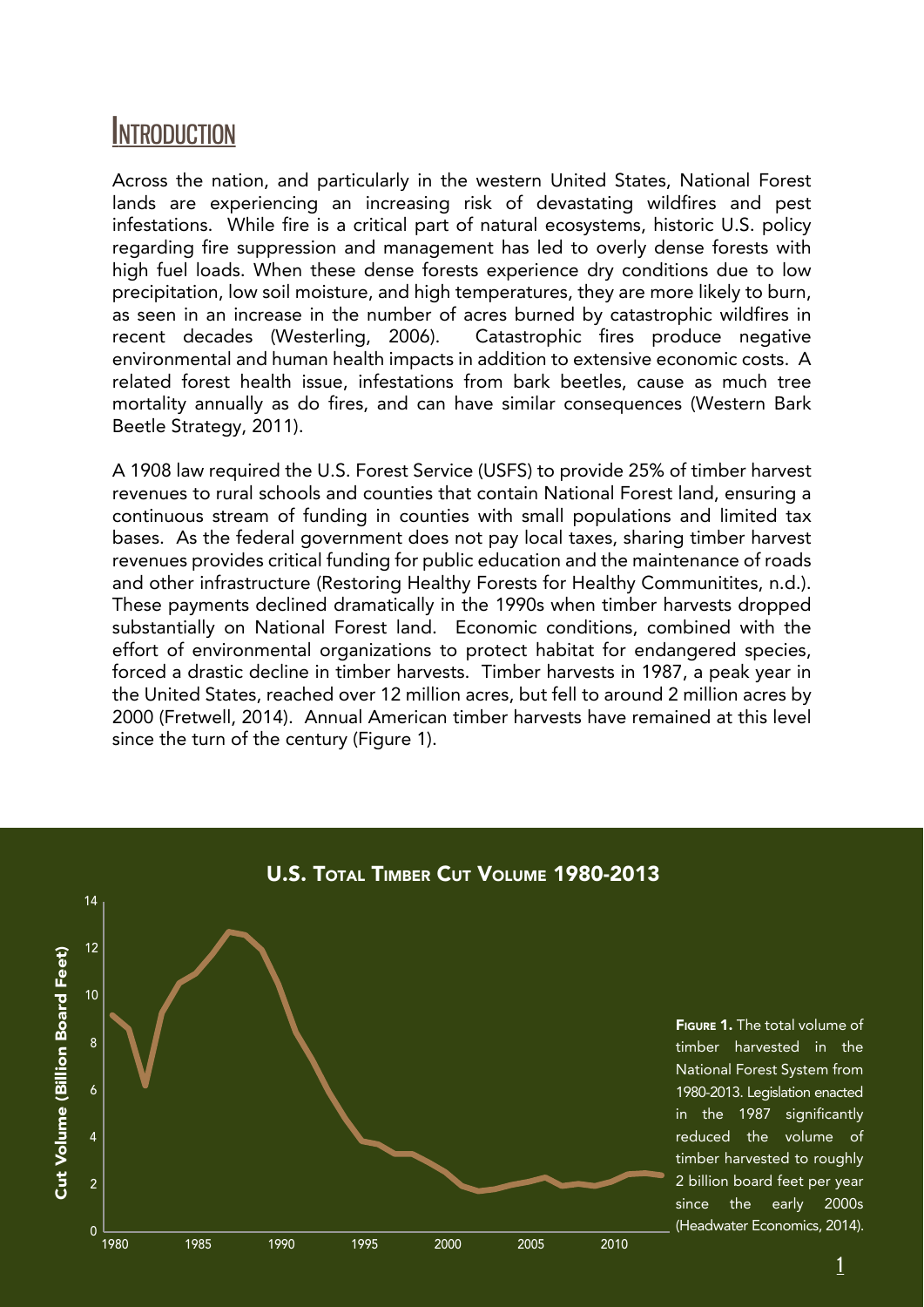<span id="page-5-0"></span>The Restoring Healthy Forests for Healthy Communities Act aims to address both the economic issue of reduced timber harvests and the environmental concerns regarding catastrophic wildfires and forest degradation due to pest infestations and disease. The proposed Act would provide a reliable source of income for rural communities and schools through revenue sharing from the sale of timber on National Forest lands. The bill would establish Forest Reserve Revenue Areas that would require minimum timber harvests based on calculated sustainable yield and would reduce environmental review and judicial involvement in the projects. This would potentially expedite management to improve forest health and reduce hazardous fuels throughout federal lands (H.R. 1526, 2013).

The proposed Act would require the Secretary of Agriculture to establish Forest Reserve Revenue Areas in each unit of the National Forest System. Each Reserve Area must be at least 50% of the National Forest System land with the ability to produce 20 cubic feet of timber per acre per year. A minimum of 50% of the sustained yield must be harvested annually from these Reserve Areas, and 25% of the payments from the timber sales returned to beneficiary states and counties. The Restoring Healthy Forests for Healthy Communities Act would also enable forest managers to expedite hazardous fuel reduction projects and improve forest health by allowing categorical exclusions for projects under the National Environmental Policy Act and placing the responsibility for implementing these projects with state governors. Governors can designate federal lands as "high-risk" and subsequently propose projects in order to address drought conditions, bark beetle epidemics, or lands that are or may become at risk for devastating wildfires or future bark beetle infestations. Catastrophic wildfires have become increasingly destructive throughout American forests, particularly those in the West; this bill's implementation could lead to declines in severity while still promoting wildfires' regenerative capabilities.

## THE PROBLEM OF CATASTROPHIC WILDFIRES

#### **BACKGROUND**

Research suggests that substantial wildfires have occurred naturally on Earth for roughly 350 million years, most often initiated by lightning strikes (Scott, 2000). Over these hundreds of millions of years, plant and animal species have evolved to cope with the effects of fire on the landscape, and in some cases have evolved to depend on the transformative ability of fire. Post-fire landscapes regenerate through a process known as "secondary succession" whereby a diverse assemblage of herbaceous plants and shrubs recover across the burned area after fire has eliminated competitors like larger shrubs and trees (Baldocchi, n.d.). A patchwork of sites with varying fire history results in a mosaic of different successional patches in one area, increasing both plant and animal biodiversity (US Department of Agriculture, n.d.).

After a series of severe woodland fires in the 1880s demonstrated the potential threat to the timber industry, the United States introduced a fire suppression policy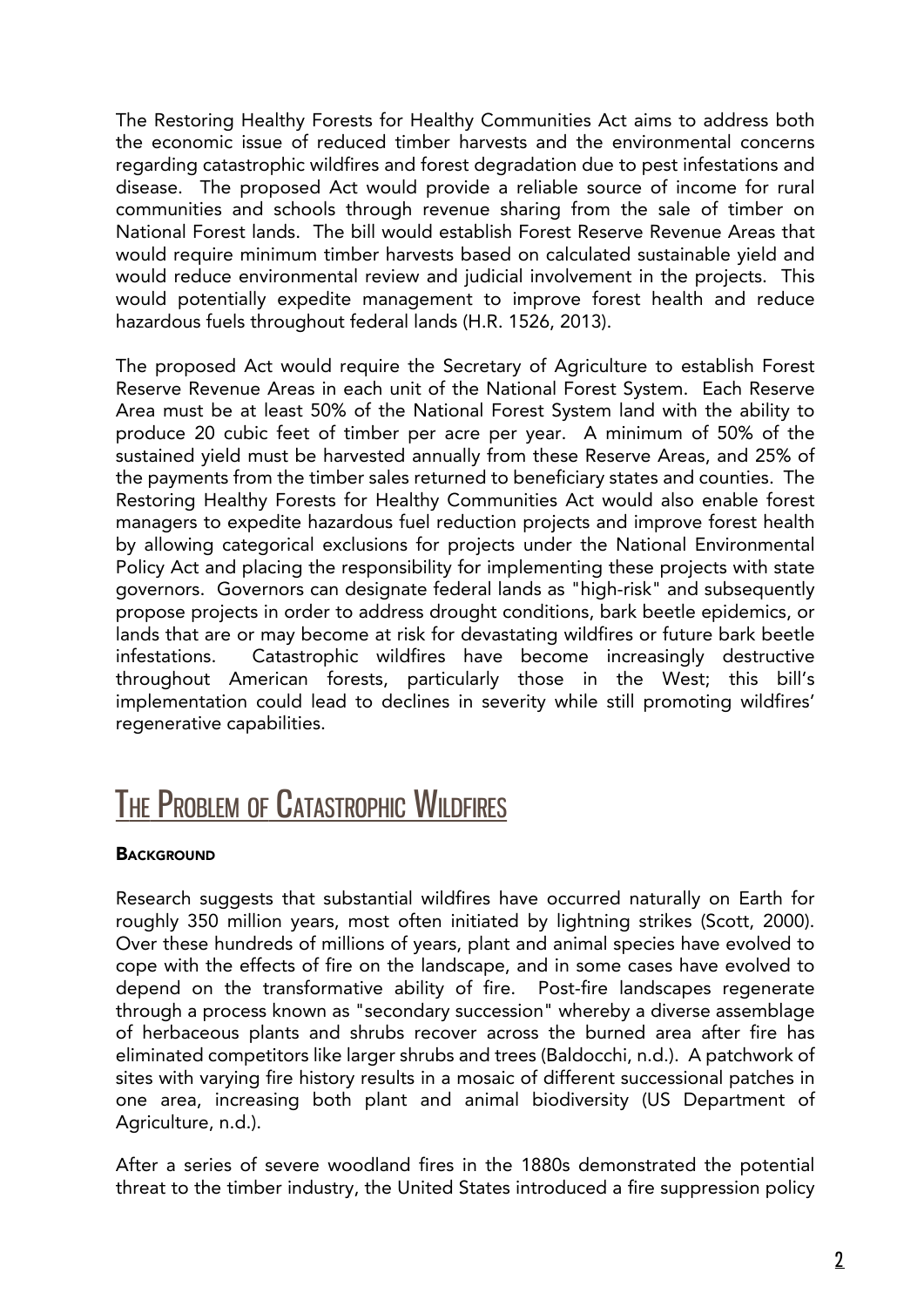<span id="page-6-0"></span>designed to extinguish all fires ("U.S. Forest Service Fire", 2013). In response to another series of catastrophic blazes in 1910 that burned roughly 5 million acres of timberland, the newly formed U.S. Forest Service instituted an amended policy recommending precautionary measures to prevent future fires (Federal Emergency Management Agency, 2001). The Forest Service implemented a public information campaign to help prevent human activites that create fire risks (Figure 2). By the 1960s, scientists, forest managers, and policy makers began questioning the efficacy of this approach. This led to a 1968 review of fire policies and practices that prompted the National Park Service to conclude that fires are a natural and necessary ecological process. The United States Forest Service followed suit in 1974. Fires would therefore be allowed to burn so long as they could be contained (Van Wagtendonk, 2007). Subsequent policy changes by the U.S. Forest Service and National Park Service further relaxed the initial intolerance for natural wildfires, but the cumulative effect of 80 years of fire suppression has exacerbated current fire risk.



FIGURE 2. Smokey the Bear was developed by the U.S. Forest Service in 1944 as part of the campaign to increase wildfire prevention in U.S. forests (U.S. Forest Service, 2012).

#### CURRENT SITUATION

The United States has experienced an alarming increase in the amount of land consumed by catastrophic wildfires over the past 25 years. Although the number of wildfire incidents annually has remained fairly constant, the average number of acres burned during a single wildfire has increased dramatically (Figures 3 and 4). For example, 1987 saw 75,000 wildfires consuming 2 million acres in comparison to 2012's 80,000 fires burning 8 million acres ("Total Wildland Fires and Acres", n.d.). The two main factors contributing to this change in wildfire intensity are the overgrowth of vegetation in federal forestland and dry and warm conditions exacerbated by climate change.







FIGURE 4. The total number of wildfires in the U.S. per year from 1987 to 2012, showing an essentially flat trend in the number of fires over time ("Total Wildland Fires and Acres.", n.d.).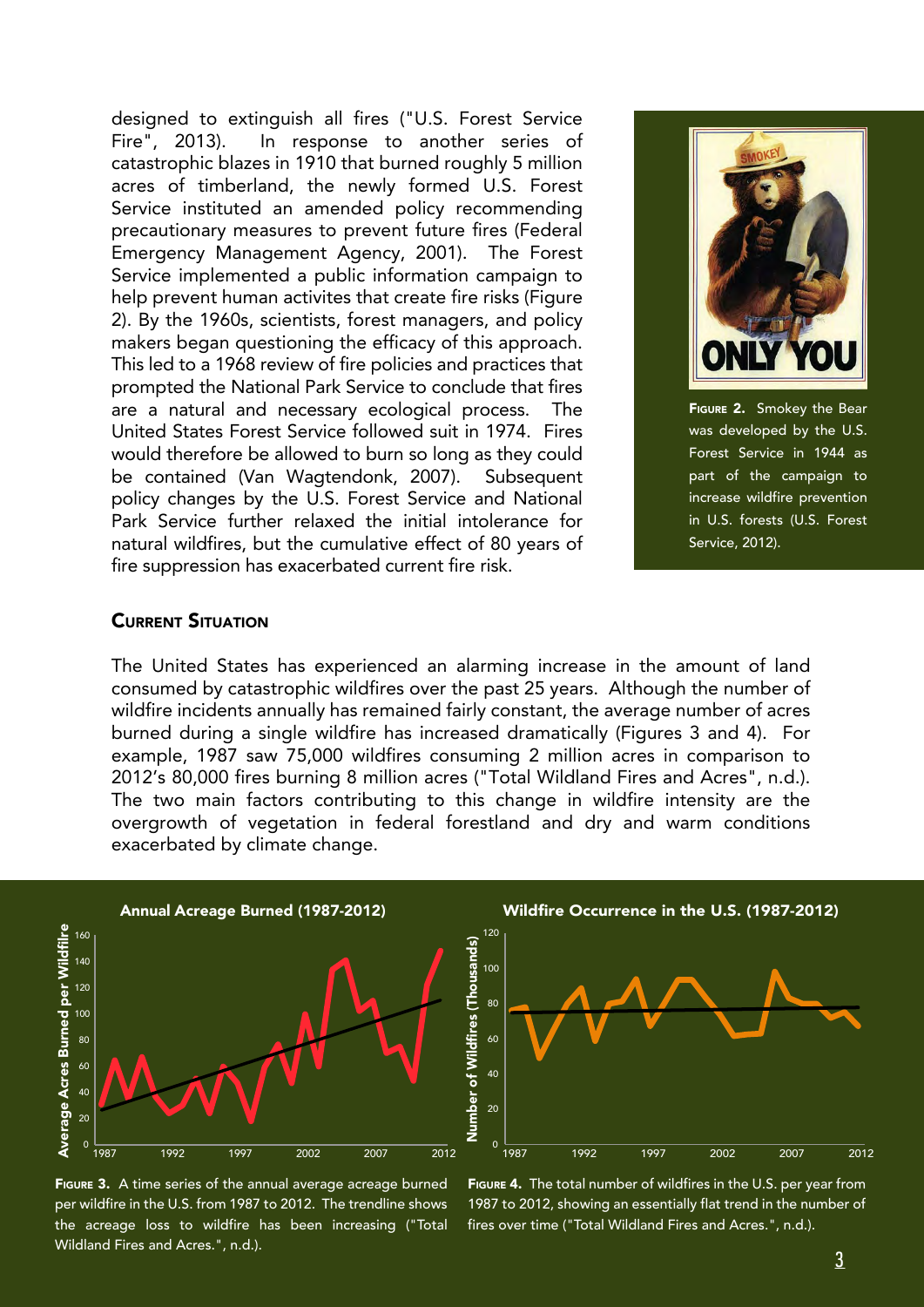

FIGURE 5. This side by side comparison of a sequoia grove shows the effects of years of fire prevention on overgrowth in federal forests (National Parks Service, 2014).

Nearly a century of fire suppression policy in the United States has led to the accumulation of significant fuel loads in dense forests that would otherwise have been eliminated through the natural fire cycle ( Figure 5; Allen et al., 2002). Wildfires typically cease burning when they encounter a natural fire barrier, such as a fuel break, and exhaust their fuel source. However, overgrowth in forests has reduced the extent of natural fire barriers, allowing conflagrations to burn over larger areas and reach abnormally high temperatures (MacDonald, 2010). Even natural barriers like bodies of water cannot prevent the spread of these large wildfires; fires "jump" between canopies through wind-carried embers and ignite other trees from above (Allen et al., 2002).

In addition to overgrowth, the effects of climate change have exacerbated the conditions favorable to wildfires (Climate Change and Wildfire, 2012). Rising temperatures increase rates of evapotranspiration and decrease available surface moisture. Drier brush in a forest burns more readily and rapidly once ignited, with significant consequences in the drought-stricken Western United States. In addition, the progressively early onset of warm weather in the spring affects the timing of snowmelt, which in turn causes streams to dry earlier in the year and can increase the incidence of catastrophic wildfires, particularly in the Northern Rockies (Westerling, 2006).

Climate change and forest fires constitute a positive feedback model. Living vegetation serves as a crucial sink for carbon dioxide, removing the gas and its heat-trapping potential from the atmosphere. Carbon uptake through sequestration in the planet's forests average between 0.3 to 1.3 petagrams per year (Lorenz and Lal, 2010). In comparison, estimates of carbon emissions from wildfires are approximately 2.0 petagrams per year, a third of total global carbon emissions (Liu et al., 2014). Wildfires not only emit additional carbon dioxide, but they also simultaneously reduce the environment's ability to sequester this gas from the atmosphere.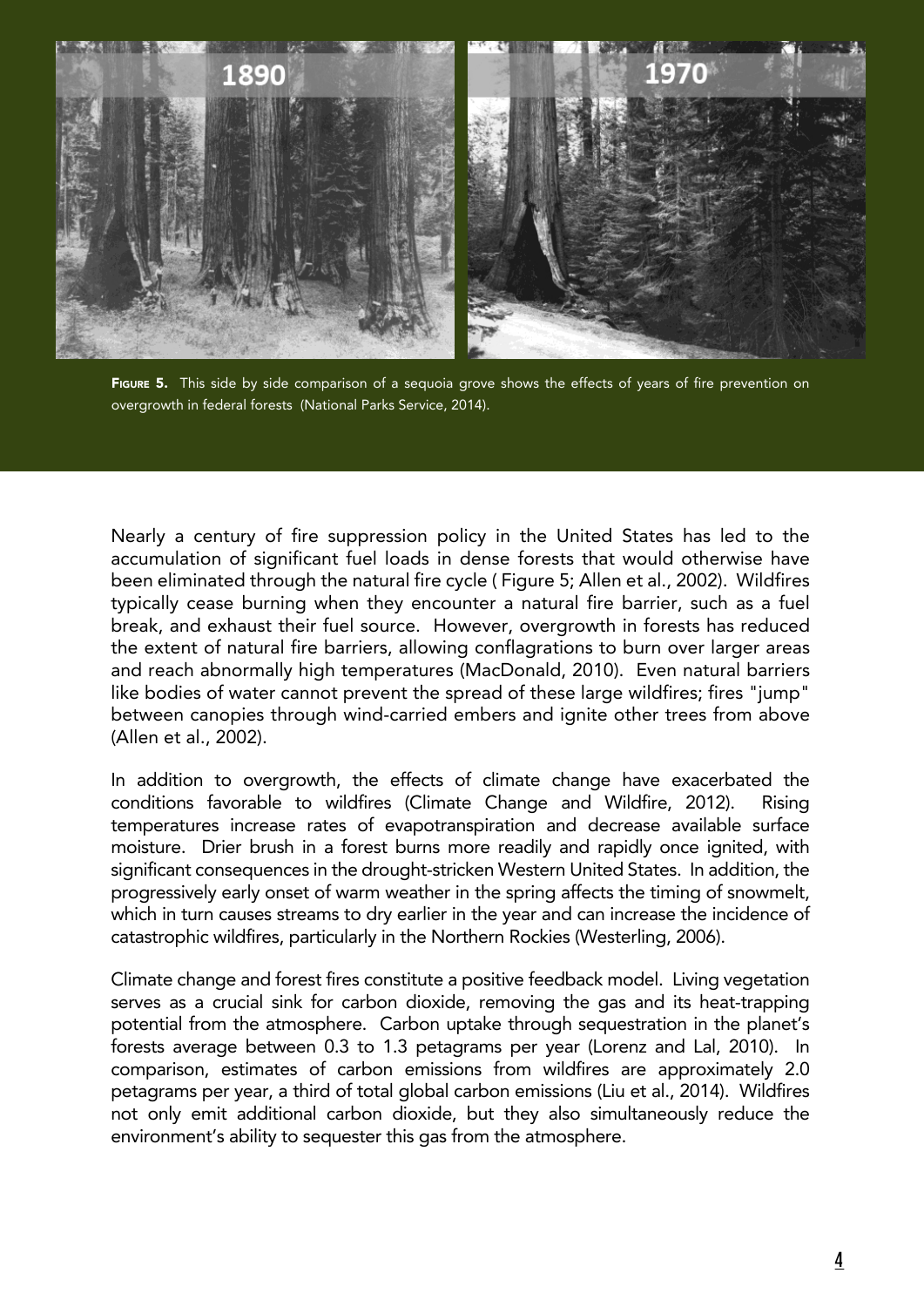#### <span id="page-8-0"></span>ECOLOGICAL EFFECTS OF WILDFIRE

#### *Water Quality*

Vegetation acts as a protective cover for soil by sheltering it from exposure to wind and precipitation. When wildfire eliminates plant cover, precipitation can erode soils; soil erosion after moderate and high intensity wildfires results in the loss of soil nutrients, negatively affecting both water quality in receiving waters and the ability of forest vegetation to recover. Loose soil particles easily flush into local surface water systems, particularly after the flash floods that often follow wildfires. This accumulation of soil from erosion increases turbidity and can result in eutrophication, altering aquatic food webs (Writer et al., 2012). Without the vegetation that anchors soil in place, runoff increases the risk of landslides and floods, potentially permanently altering the path of the waterways (Franklin, 2014).

Diminished water quality negatively affects the health of humans and other organisms, even in areas miles away from the location of the fire (Wiedinmeyer and Friedli, 2007). Wildfire ash in water bodies can reduce macroinvertebrate populations to less than 1% of their original numbers, with devastating effects on aquatic food webs (Earl and Blinn, 2003). The chemicals used to fight, retard, and control fire also increase the mortality of aquatic species and contaminate drinking water supplies (Chepseiuk, 2001).

#### *Air Pollution*

Wildfires contribute to air pollution through the release of substances such as carbon monoxide, nitrogen oxide, ketones, mercury, lead, iron, hydrocarbons, and particulate matter into the atmosphere (Chepseiuk, 2001; Kristensen and Taylor,





#### FIGURE 6.

This map shows the effects of the California Rim Fire on atmospheric levels of carbon monoxide. The two images depict conditions on August 23, 2013. Elevated levels of carbon monoxide were detected hundreds of miles from the wildfire source (Greicius, 213; Nelson et al., 2013).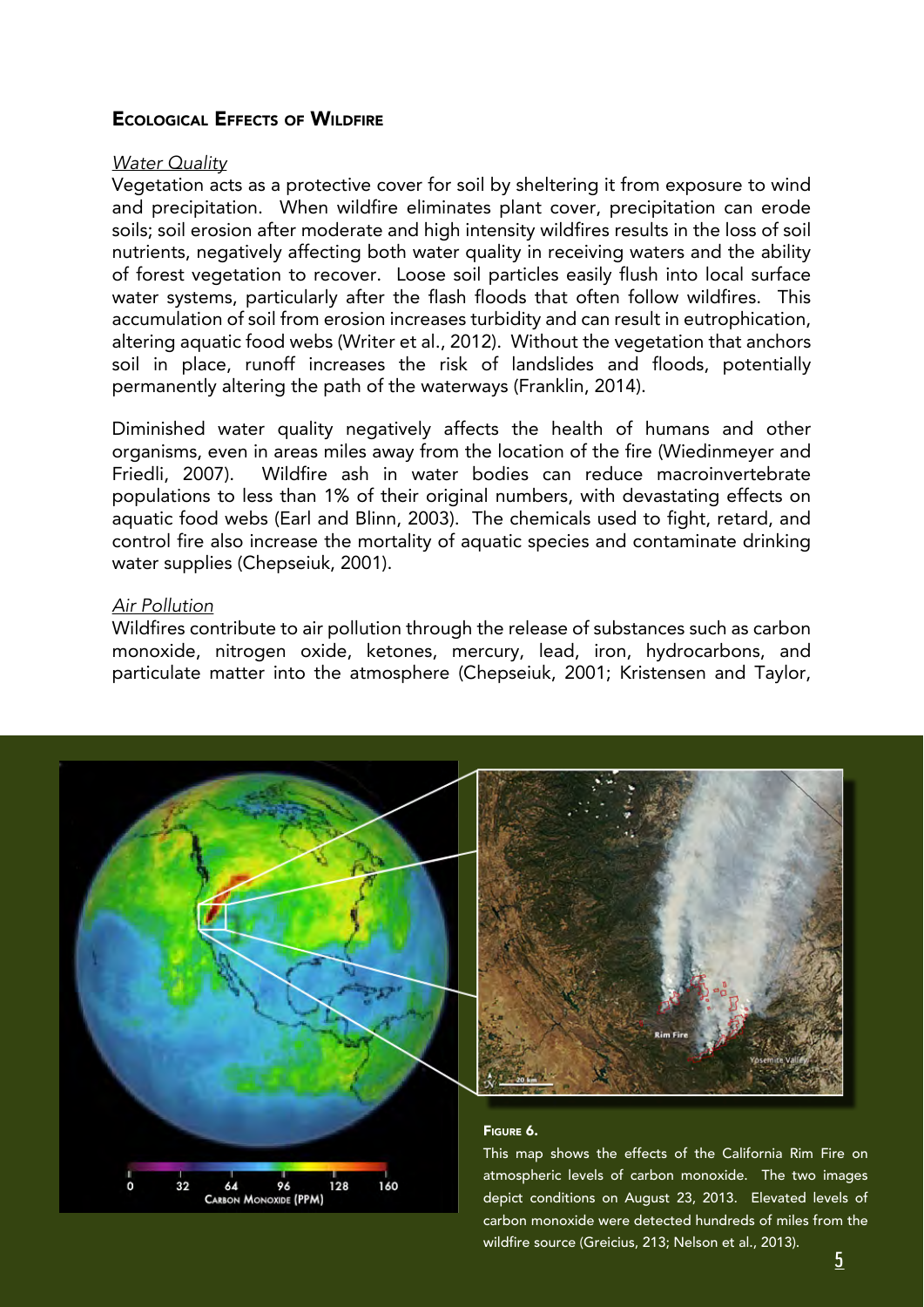2012). The release of these materials can spread by wind across vast expanses. For example, emissions from a fire in Quebec in 2002 landed in Baltimore, 955 miles away, raising levels of particulate matter to eight times their normal level (Sapkota et al., 2005). Particles smaller than 2.5µm pose the greatest health threat because they can enter buildings, contributing to indoor air pollution and respiratory conditions like asthma, emphysema, and bronchitis ("How Forest Fires Affect", n.d.; "Forest Fires and Respiratory", 2014). Soon after the 2003 wildfires in Southern California, hospitals experienced a 26% increase of individuals admitted for asthma and a 48% increase for those admitted for acute bronchitis and bronchiolitis due to atmospheric particles smaller than 2.5µm (Delfino et al., 2003).

In the United States, wildfires contribute about 44 tons of toxic mercury into the atmosphere annually, roughly 0.8% of the global input of mercury into the atmosphere (Wiedinmyer and Friedli, 2007; "Mercury Study Report to Congress," 2014). Exposure to mercury vapor can cause such serious health consequences as chest pain, dyspnea, cough-impaired pulmonary function, and interstitial pneumonitis (Veiga and Baker, 2004; Friberg, 1991). Elderly populations and young children are at most risk for these health concerns. Babies exposed in utero during any trimester to wildfire air pollution, including carbon monoxide and particulate matter, weigh less on average when compared to children with no exposure to wildfire air pollution (Holstius et al., 2012). Low birth weights adversely affect the health and development of infants.

#### *Repercussions for Biota*

Wildfires can also affect habitats for a variety of animal and plant species. For example fires in home ranges significantly reduce levels of black bear cub survival (Cunningham and Ballard, 2004). The intensity of wildfire can also impact animal populations. Herbivorous mammal populations in Arizona increased in areas of moderate burns, but decreased in areas of severe burning (Campbell et al., 1977). In addition, high intensity fires can damage small trees and understory vegetation, depleting nutrient capital, reducing infiltration of water, increasing soil erosion, and ultimately producing a decline in habitat quality for wildlife. Most of these effects tend to diminish over time as secondary succession occurs and plants grow, insects and microorganisms produce organic material and soil cover, and animal species adapt to changes in available food and other resources. However, total plant nutrient capital, especially nitrogen, and an overall loss of soil permeability are notable long-term ecosystem losses (Campbell et al., 1977).

#### ECONOMIC EFFECTS

The full economic effects of catastrophic wildfire can be difficult to calculate due to the high number of impacted sectors. Direct economic costs include damage to property, utility lines, parks, infrastructure, and timber supply, as well as rehabilitation costs such as restoring watersheds and combating erosion and the influx of invasive species. The best-documented costs are associated with fire suppression actions including firefighting crews, agency personnel, and machinery. The average annual cost of fire suppression activities paid by the federal government has risen from \$453 million throughout the 1990s to \$1.4 billion in the 2000s. Most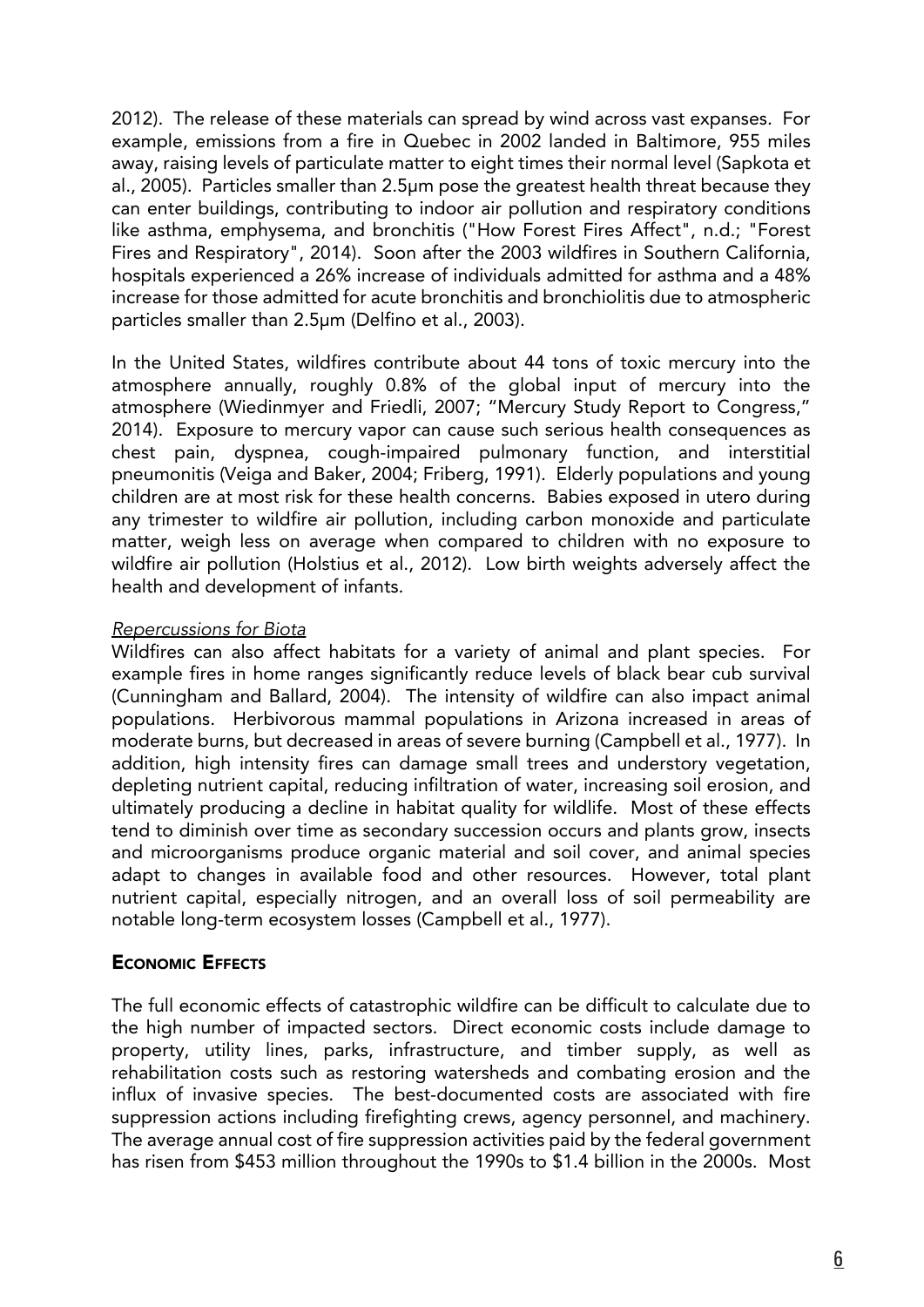<span id="page-10-0"></span>

#### Old, Grand Prix, and Padua Wildfire Complex Costs

FIGURE 7. The costs associated with the Old, Grand Prix, and Padua Wildfire Complex in California. Suppression costs, the most easily tracked of the three categories, accounts for only a small fraction of the total cost associated with this wildfire event ("Federal Firefighting Costs (Suppression Only)", 2014).

recently, the average annual cost of fire suppression for the current decade (2010-2013) has surpassed \$1.6 billion ("Federal Firefighting Costs (Suppression Only)", 2014). This is approximately 10% of the combined annual budgets of the federal agencies responsible for fire suppression (US Department of the Interior, 2013; US Forest Service, 2013).

Suppression costs, however, account for only a fraction of the total cost of wildfires (Dale, 2010). Wildfires can cause loss of life, respiratory health issues, and a decrease in ecosystem services. The indirect costs of wildfires can also include private property damage, loss of sales and other local taxes from fire-affected properties, and decreased business revenue. All socioeconomic levels share this potentially sizeable economic burden, although these indirect costs can be difficult to quantify on a national scale. Studies of individual fire systems can provide some insight into the costs; the Old, Grand Prix, and Padua fires in California combined to form a wildfire system in October and November of 2003 that cost a total \$1.2 billion (Figure 7). Only \$61.3 million, or about 5% of the total costs, were associated with suppression activities. Indirect costs reached over \$646 million, or about 54% of the total costs, with the insurance industry incurring the vast majority of the losses. Rehabilitation costs, including watershed restoration activities and utility repair costs surpassed \$443 million (Dunn, n.d.).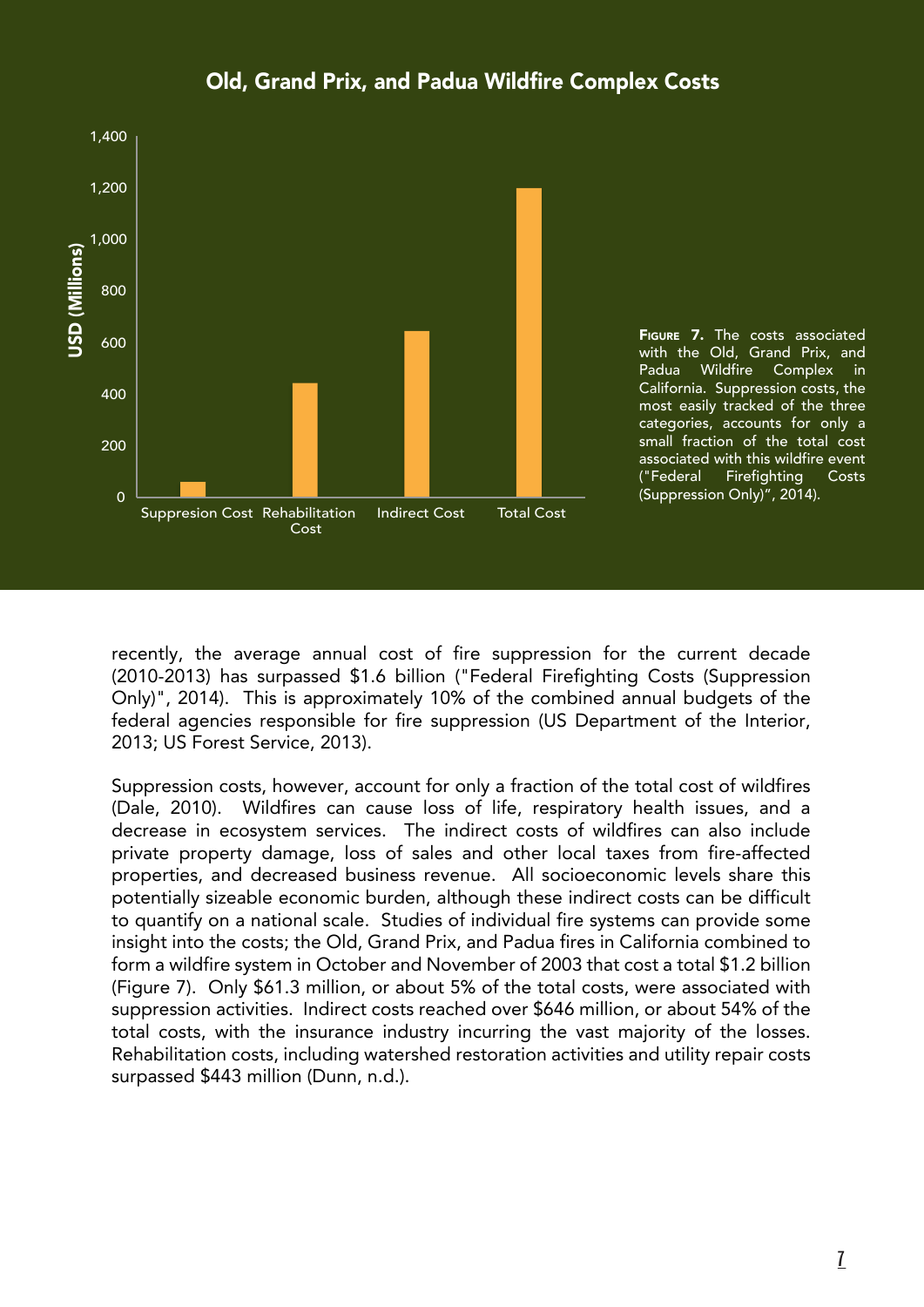<span id="page-11-0"></span>

FIGURE 8. Two topographical maps of northwestern Colorado Rockies showing the extent of bark beetle spread between 1996 and 2008. Rising temperatures have allowed bark beetles to expand their habitat to higher elevations, and prey on local tree species ("What is Responsible for Colorado's", 2014).

### **BARK BEETLE INFESTATION**

#### EFFECTS ON TREE MORTALITY

Responsible for just as many forest deaths annually as wildfires, bark beetles are common pests associated primarily with conifers that have historically improved local forest ecosystems by infesting patches of forest ecosystems and varying the age, density, and species of local trees. However, because these 600 species of bark beetles often attack and destroy valuable timber, forest managers want to reduce their destructive presence. In addition, these insects exacerbate the likelihood of catastrophic wildfires by transforming live wood into hazardous fuels (Forest Service, 2014). These insects burrow through the tree's xylem and phloem layers, slowly killing it by cutting off its flow of water and essential nutrients (Schalau, 2003). Since 1997, bark beetles have affected 13% of all conifer forests in the West, with more at risk for future infestation (Western Bark Beetle Strategy, 2011). The growth of dense and homogenous forests as a result of the fire suppression policies from the early twentieth century currently provides enormous food sources for bark beetles, particularly of older and more vulnerable trees. Two species of bark beetle spread rapidly in southern Wyoming and northern Colorado, where every day these beetles account for 100,000 downed dead trees which provide fuel for wildfires and damage roads, power lines, trails, water supply reservoirs, and recreational sites (Figure 8; Western Bark Beetle Strategy, 2011).

#### LINKS TO CLIMATE CHANGE

Cold winter temperatures typically control bark beetle populations, although recent shifts in climate patterns have produced warmer North American winters, enabling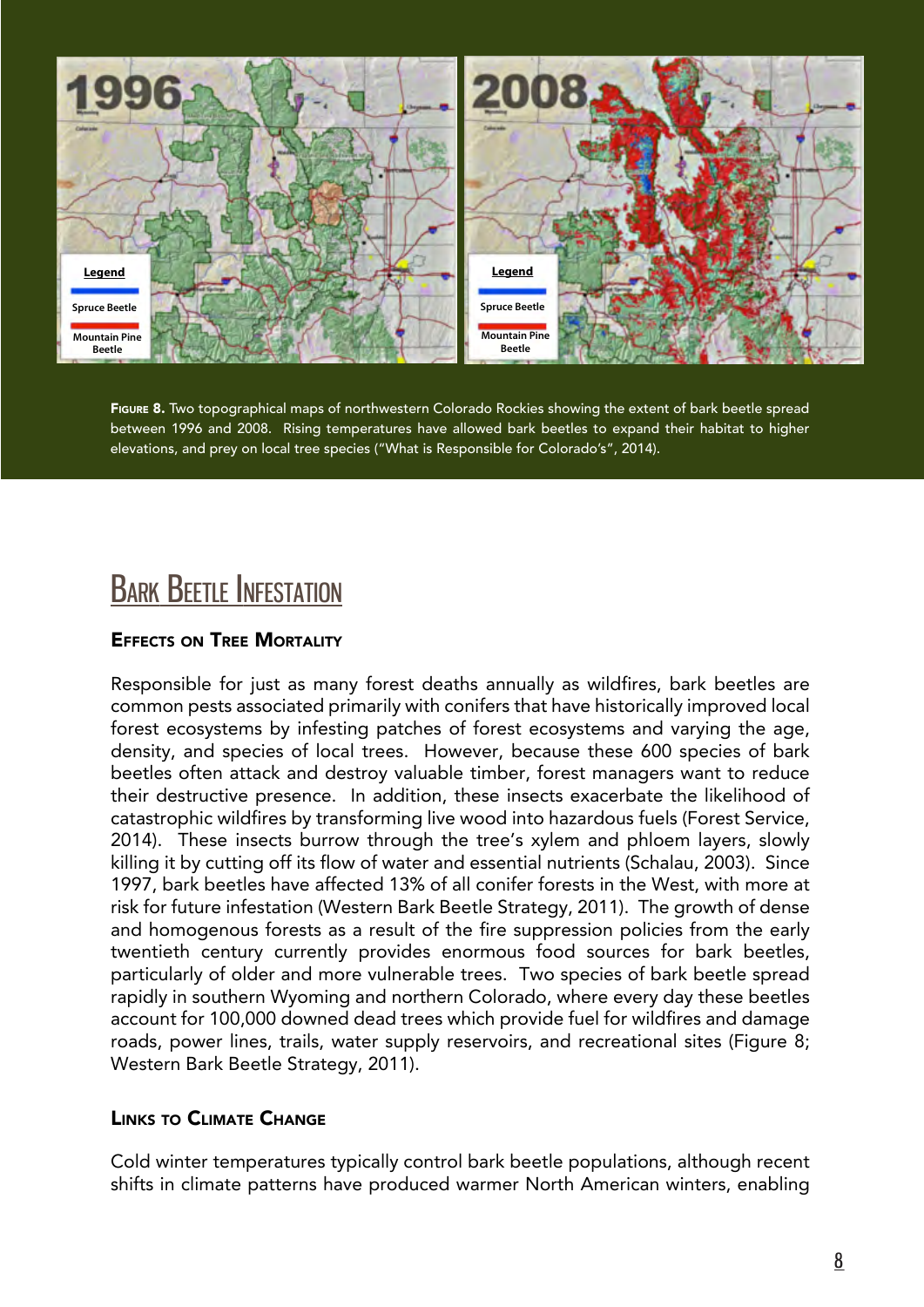<span id="page-12-0"></span>more beetles to survive the winter months (Juday, 1998). Higher winter temperatures have also allowed bark beetles to expand their range in both latitude and altitude across the United States where they encounter tree species without any natural defenses (Western Bark Beetle Strategy, 2011).

Bark beetle infestations are a further component of a positive feedback loop with climate change and wildfires. The increasing number of trees killed by bark beetles reduces the carbon sequestration of western forests and provides dry fuel for wildfires. Wildfires emit carbon dioxide and, when intense enough, reduce the ability of regenerating forests to sequester carbon. This induces further warming, the proliferation of bark beetles, and increased fuel loads and fires (Van Mantgem et al., 2009).

## THE PROPOSED SOLUTIONS IN THE LEGISLATION

The Restoring Healthy Forests for Healthy Communities Act seeks to protect communities and habitats from the widespread threat of wildfires and bark beetle infestations in federal forestlands by expediting forest management for hazardous fuel reduction and improving forest health. To do so, the bill proposes transferring some management responsibility to state governors. Governors would be able to designate high-risk areas on federal lands in order to address drought conditions or bark beetle damage, and to designate lands that are at high risk for catastrophic wildfires or pest infestations. Within these high-risk areas, governors could propose projects to reduce hazardous fuels or to improve forest health (H.R. 1526, 2013).

These efforts can be carried out through hazardous fuel reduction and forest health projects, which aim to reduce the density of wildfire fuels, as well as through the implementation of the ecological restoration efforts. The bill specifically recommends hazardous fuels reduction through livestock grazing, timber harvesting, and timber thinning.

#### MAXIMUM SUSTAINABLE YIELDS

The annual maximum sustainable yield of timber constitutes the amount of timber that can be harvested yearly from a particular population without negatively impacting the population's long-term stability (Rieker, n.d.). The most popular sustainable harvesting practice involves removing older, lower-quality trees from the population to allow younger, healthier trees to grow more quickly. An alternative option clears all vegetation in an area through a silvicultural clearcut before planting new trees and waiting for those trees to grow to a marketable size (Virginia Polytechnic Institute and State University, n.d.)

The Restoring Healthy Forests for Healthy Communities Act would require an annual harvest of at least 50% of the sustainable yield from a Forest Reserve Revenue Area located in every unit of the National Forest System (H.R. 1526, 2013). However, if harvests are based on overestimates of this maximum yield over several years, it can significantly diminish the ability of that forest to recover after harvest. A decision to harvest 100% of the maximum sustainable yield, as would be allowable under the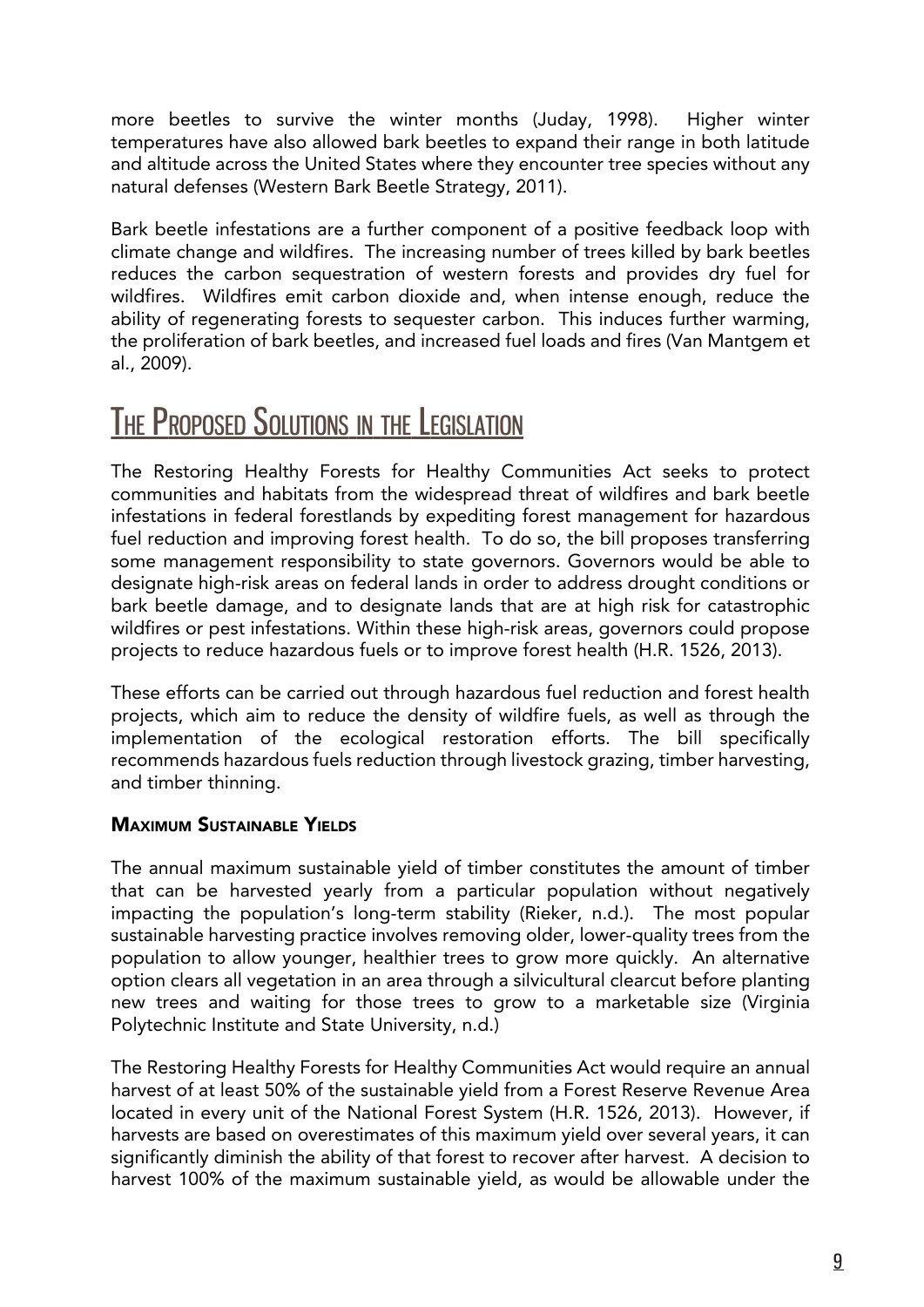<span id="page-13-0"></span>bill, could therefore have disastrous consequences for the forest ecosystem if the actual maximum sustainable yield is less than that initially estimated. Many factors can affect sustainable timber harvest, including recalculations of the impact of logging activities and unforeseen activities like floods or wildfires, making the true maximum yield difficult to determine. For example, concerns about the Northern Spotted Owl prompted the development of the Northwest Forest Plan of 1994. In an aim to protect the endangered species, the plan reduced levels of maximum sustainable timber harvests in California, Oregon, and Washington (Thomas et al., 2006).

The proposed Forest Reserve Revenue Areas would produce sustainable harvests indefinitely so long as the calculated maximum sustainable yield does not exceed the actual maximum sustainable yield. Therefore, forest managers should err on the side of caution and harvest a lower percentage of the maximum sustainable yield at least initially to prevent overharvesting. However, Title I of the Restoring Healthy Forests for Healthy Communities Act attempts to respond to deficient financial support by the federal government in rural counties to fund schools and local infrastructure. Larger harvests mean greater revenues for these communities, contributing to the potential for overharvesting and a rapid decline in forest productivity and health.

#### FOREST HEALTH MANAGEMENT

Dense forest stands and limited management result in accumulations of combustible vegetation that fuel high-intensity wildfires. The build-up of biomass in the understory creates pathways, called "ladder fuels," for surface fires to reach tree crowns. Crown-level fires burn more intensely and are harder to suppress, so forest managers often focus on minimizing the accumulation of ladder fuels in their wildfire reduction efforts (Evlagon et al., 2012). The bill proposes three solutions to reduce fuel loads: livestock grazing, timber thinning, and timber harvesting. Prescribed burns, another common method of fuel reduction, would not be required by the bill (H.R. 1526, 2013).

#### *Livestock Grazing*

European settlers expanded the amount of livestock grazing throughout American forests, a practice still continued by ranchers, farmers, loggers, and land managers today (Forest Fuel Management, 2005). Livestock currently graze on national wildfire refuges, federal wilderness areas, and some national parks (Fleishner, 1994). The impact of grazing on forest management and ecological productivity depends on the timing of grazing during the year, duration of a herd's presence, intensity and frequency of consumption, and the type of livestock (Borman, 2005).

Livestock grazing can reduce surface fuel loads and thus diminish the extent and intensity of wildfires. A study of the effects of wildfire and grazing on fuel loads in Idaho suggests that grazing alone can reduce nearly half of the total fuel load (Weber et al., 2011). Extensive grazing depletes perennial grasses and other fine fuels that contribute to the spread of wildfires (Strand and Launchbaugh, 2013). However, forest managers must monitor livestock to ensure that heavy consumption of grasses does not allow woody vegetation to increase, thereby increasing fuel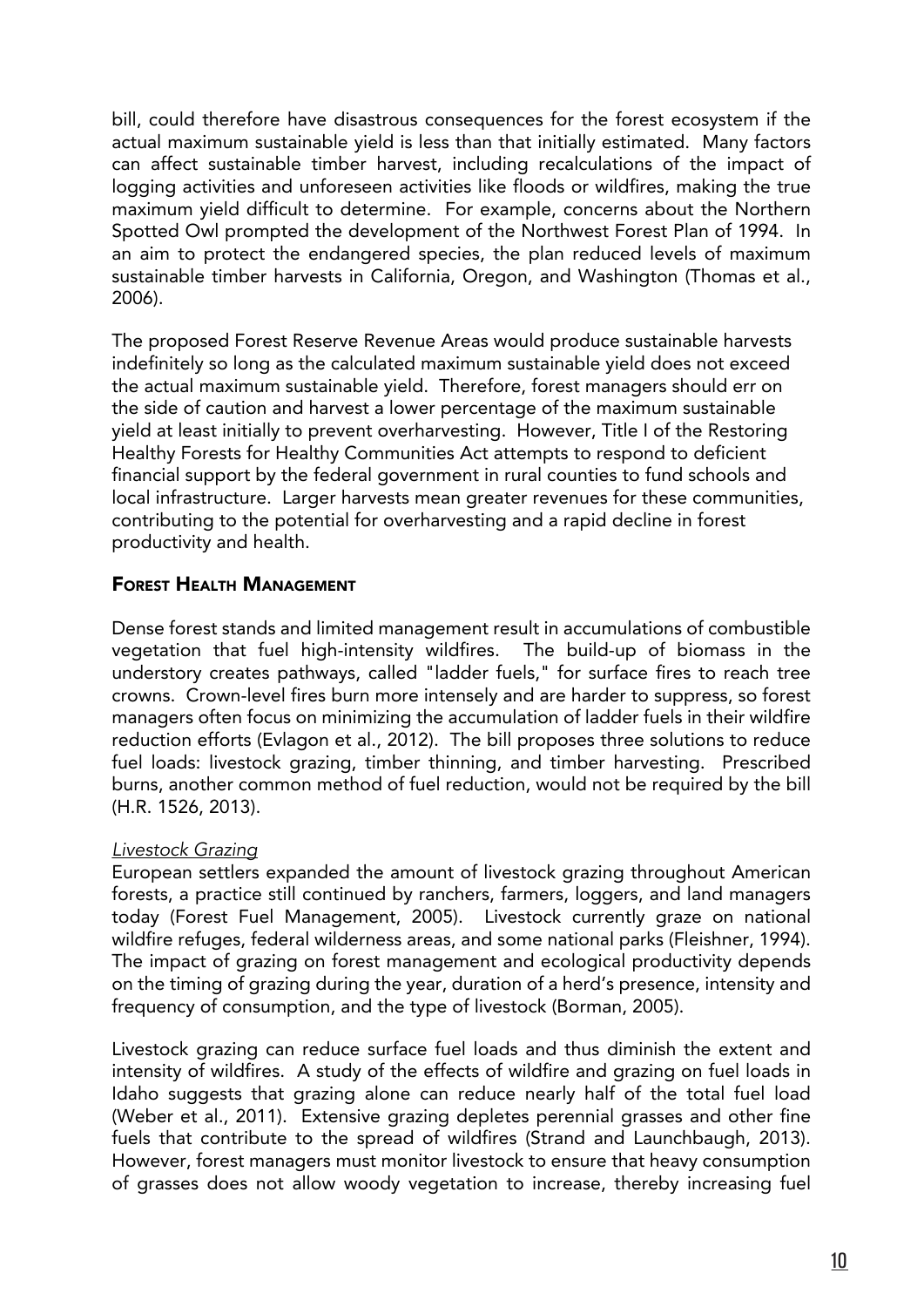loads (Davies et al., 2010). The presence of an herbaceous understory aids in the spread of more frequent, but less severe fires; an understory consisting primarily of woody vegetation can increase the likelihood of less frequent, but more severe wildfires (Strand and Launchbaugh, 2013). Due to the reduction in fine fuels and the development of larger gaps between fuel-heavy areas, moderate grazing that does not fully remove herbaceous vegetation appears to be the most effective grazing practice to lower the probability of catastrophic wildfires (Davies et al., 2010).

Although expanding livestock grazing can decrease fuel loads in forests, it will similarly increase the areas within the United States where livestock damage the natural landscape. These animals can both remove vegetation with important ecosystem functions and introduce exotic species carried in on their fur, altering local species composition (Fleischner, 1994). Trampling can hinder seedling growth, negatively affecting forest regeneration (Salmon et al, 2012). In addition, trampling on vegetation reduces nitrogen fixation and availability, particularly in microbe-rich loamy or clay soil crusts (Schrama et al., 2012). By exposing soil to rainfall, livestock increase runoff and soil erosion, contributing to degradation of local water sources (Hoorman and McCutcheon, 2005). Overgrazing can lead to soil compaction, desertification, elimination of desirable species, and depletion of nutrients (Forest Fuel Management, 2005; Mancilla-Leytón et al., 2013; Evlagon et al., 2012). In contrast, moderate grazing supports the natural landscape processes that keep forests healthy and resilient to wildfire and insect infestation (Borman, 2005).

The Forest Service and Bureau of Land Management currently spend \$466 million annually in direct costs related to grazing, while gaining only \$6.1 million in revenue ("The Cost of the Forest," n.d.). However, given the vast acreage grazed by livestock, this fuel reduction treatment costs an average of \$1.78 per acre. In comparison, the federal government spent over \$1.7 billion in 2013 on fire suppression, and some devastating wildfires can cost upwards of \$180 million each ("Federal Firefighting Costs (Suppression Only)", 2013; Bureau of Land Management, 2010). In 2013, over 2.5 million acres burned, costing the federal government an average of \$684 per acre, a value determined without considering the extent of indirect costs ("National Preparedness," 2014). A relatively small investment in forest grazing may decrease the exorbitant direct and indirect costs of wildfires.

#### *Timber Thinning*

Thinning involves the removal of ladder fuels and select trees from a stand to give the remaining trees more space and resources to grow (Punches, 2004). Thinning improves the health of the forest by improving access to water, nutrients, and light for the remaining trees, which in turn increases tree growth and resilience, biodiversity, and wildlife habitat (Stephens and Moghaddas, 2005; Agee and Skinner, 2005). As with livestock harvesting, the optimal intensity of thinning treatments varies given forest management goals, tree species, tree size, and terrain (Punches, 2004). Forest thinning strategies range from the removal of lower canopy or mid-canopy trees and branches to the extraction of individual trees in favor of others. Most thinning diminishes crown densities and prevents the accumulation of surface and crown fuels, reducing wildfire risk. Some approaches are more effective than others; thinning at both high and low tree layers in a forest can still produce dangerous crown fires if forest managers fail to remove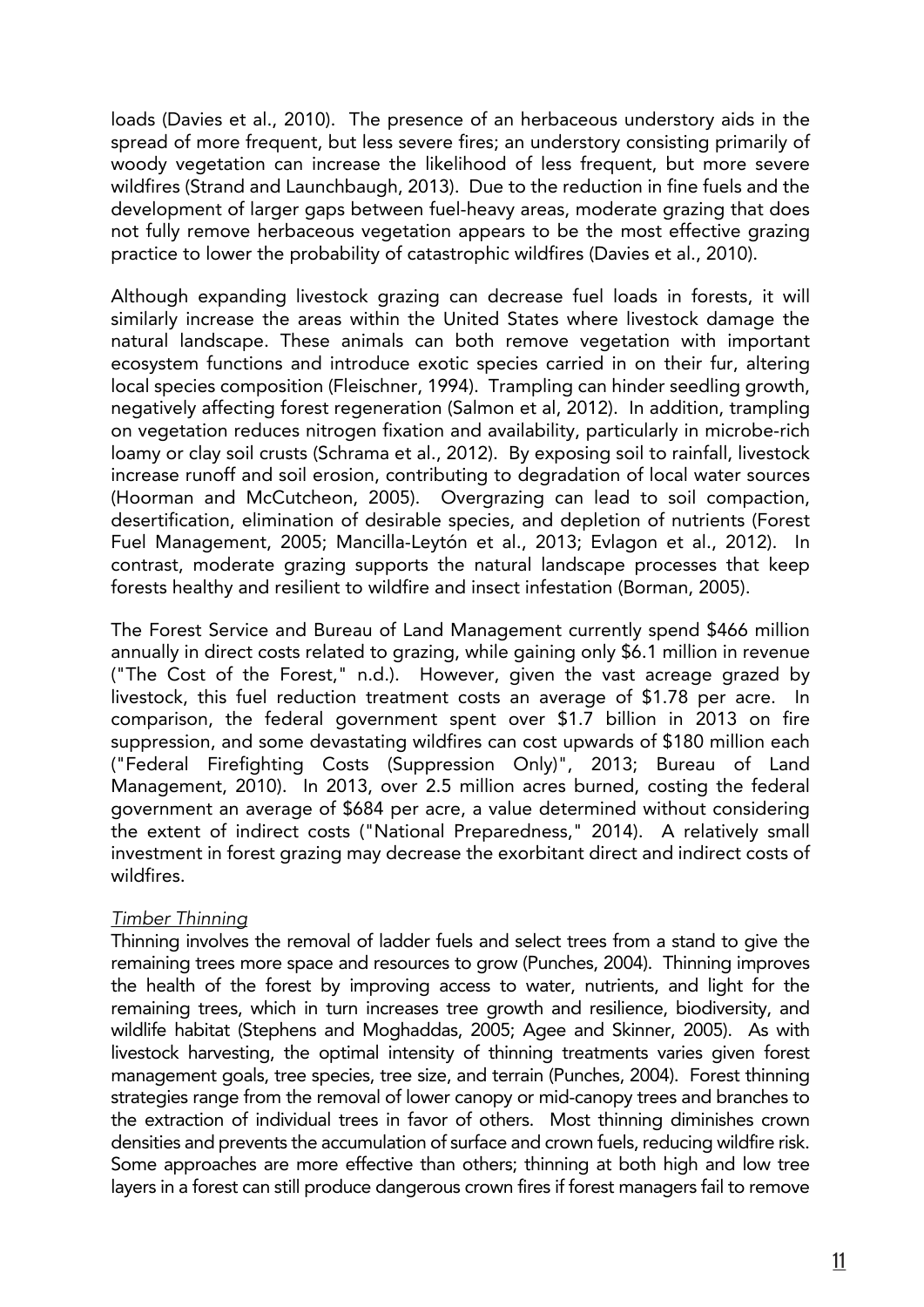

FIGURE 9. This comparison shows a section of the Kaibab National Forest in Arizona before and after receiving forest thinning treatment. Proper forest thinning eliminates fuel and reduces the intensity of wildfire (Kaibab National Forest, 2013).

the cut material and allow it to remain on the forest floor (Effects of Thinning, 1999). In general, as the intensity of the thinning treatment increases, so too does its effectiveness as a reduction method against wildfires. According to one study, thinning could produce similar results to passive or active fires in the decline of fuel loads and could also transform a wildfire that would have developed into a crown fire pre-treatment into a more manageable surface fire post-treatment (Johnson et al., 2011). Managers overseeing thinning practices must ensure the removal of thinned material; unless they are physically removed from the forest area, branches remain as hazardous fuels (Effects of Thinning, 1999). In addition, reducing the number of trees in a given area improves the health of the remaining trees and their ability to mitigate the negative impacts of bark beetle attack and high-intensity wildfire (Agee and Skinner, 2005).

Thinning can have negative ecosystem impacts through physical and chemical disturbances. Soil compaction from the use of heavy equipment decreases soil porosity and restricts the movement of air, water, and nutrients through soil. Tire ruts displace soil, altering water flows and loosening soil to increase erosion. In addition, the extraction of thinned materials from the environment, necessary to reduce fuel loads and the possibility of wildfires, prevents the replenishment of nutrients in the soil via decomposition. This can reduce primary productivity in forest ecosystems over time (Page-Dumroese et al., 2010). During the spring and early summer, trees undergoing rapid growth can experience severe injuries due to thinning treatments. Thinned trees are at greater risk for wind and ice damage, the results of which can increase fuel loads and the potential risk of wildfire (Thinning Practices in Southern Pines, 1985).

#### *Timber Harvesting*

As one of the world's largest producers and consumers of forest products, the United States currently leads the worldwide production of a broad range of industrial timber products (World Maps Atlas, 2014). The American timber industry produces over \$200 million in sales annually. Countries like the United States with steady quantities of industrial wood are more likely to manage their forest sustainably because revenues from responsibly managed forests cover management costs. Harvesting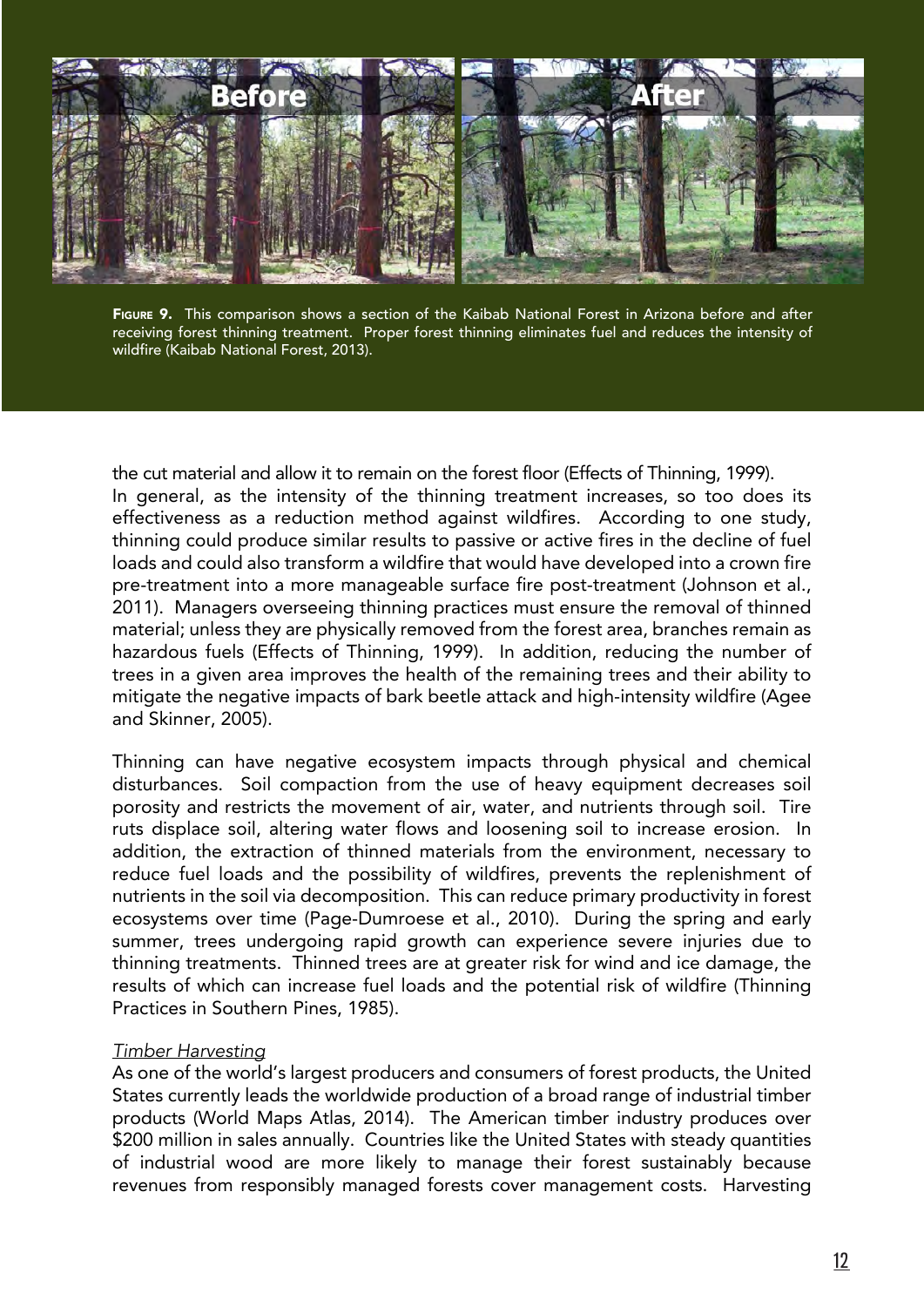also creates jobs, primarily in rural communities ("Cut and Sold Reports," 2014).

Timber harvesting, essentially a more extreme form of thinning, generally produces the greatest decrease in fuel loads when compared to either thinning or grazing practices. Harvesting is most economically feasible in areas with a biomass or wood-chip market, but the extreme reduction in fire threat offered by harvesting may encourage subsidized treatments (Stephens et al., 2009). When managed improperly, however, timber harvesting can intensity wildfire behavior. Chipping, burning, or physical transportation of the tree tops away from the specific area must occur to prevent unintentional increases in surface fuels (Agee and Skinner, 2005). For example, the Cooney Ridge fire complex in 2003 burned extensively in Montana due to a harvest treatment that left woody debris at the site (Forest Harvest Can Increase, 2004).

Harvesting timber can also create fuelbreaks for wildfires, wide areas or strips with reduced fuel volume or flammability. Trees growing in close proximity to one another experience crown fires more frequently because the fire "jumps" from one tree's branches to the next, rather than spreading along the ground. Wider fuelbreaks are more effective than narrow ones. Their presence often depends on funding and infrastructural capabilities, with recommended distances between forested areas ranging from 60 meters to 300 meters. The precise width best for a particular forest's fuelbreak depends on tree species and density, local weather, and economic feasibility (Agee et al., 2000).

The same negative effects on ecosystems brought on by improper grazing and thinning management practices could also occur in harvested forests. The construction of roads for logging fragments forest and disrupts the range and distribution of wildlife. In addition, logging roads increase erosion by removing the top layer of soil, altering water runoff into local streams and rivers. Soil compacted by heavy machinery further heightens erosion rates while reducing oxygen and water availability (Sierra Forest Legacy, 2012). Both harvesting and thinning treatments involve removing smaller trees and branches from an ecosystem, which can reduce the presence of vital plants, lichen, and mosses. The probability of infestations and infections can increase after these treatments, although thinning tends to improve the general health of the trees (Thinning Practices in Southern Pines, 1985).

The more intensive thinning and harvesting treatments usually result in greater merchantable volume of timber. Projections indicate that thinning can cost upwards of \$100 per acre, but the improvements in the quality of the wood caused by thinning increase the timber's value to between \$100 and \$500 within sixty years (Thinning and Prescribed Fire, 2004). Given enough time, wildfire fuel loads can be reduced in an economically productive way through thinning and timber harvesting.

#### *Prescribed Fires*

Although not included in the recommendations of the bill, prescribed fires are not prohibited and are a common method of fuel reduction. Unlike wildfires, prescribed burns are controlled burns conducted solely under moist, calm conditions and often during different seasons than those in which natural fires would occur, usually in the cool spring or fall. Varying distributions of fuels resulted in historical wildfires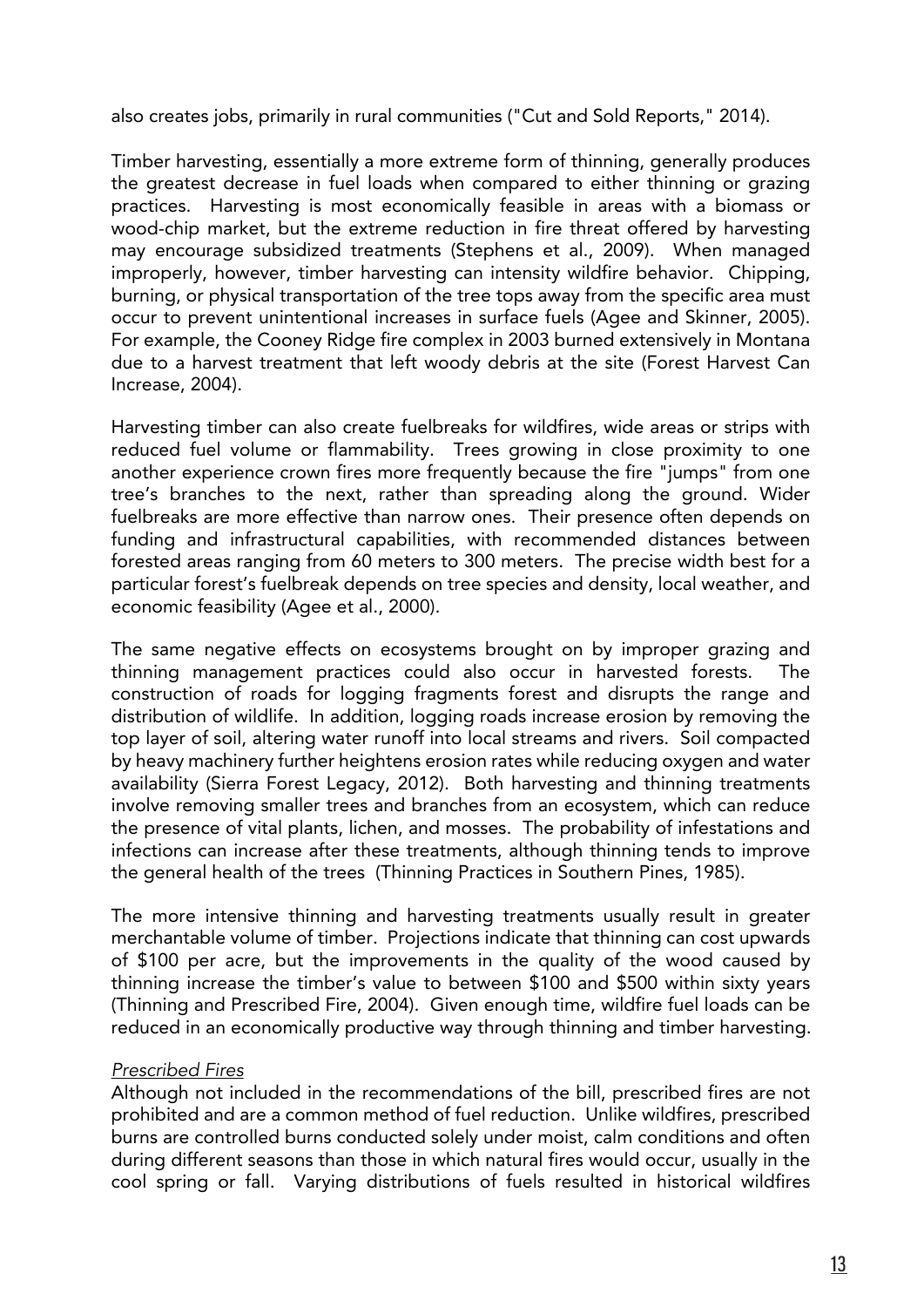<span id="page-17-0"></span>burning in patches, allowing fire-sensitive species to repopulate in the affected areas. Prescribed fires alone cannot fully restore a forest ecosystem given the disparity in seasonal climate and moisture conditions, but the combination of controlled burns with other fuel reduction methods can decrease the likelihood of the development of catastrophic wildfires (Ryan et al., 2013). For example, a report on fuel treatments in six western states determined that mechanical thinning in conjunction with prescribed burnings reduced the possibility of crown fires more than any other treatment methods due to the significant decrease in canopy cover and removal of the smallest trees. Fire-only treatment affected the potential for crown fires least, although it contributed to significant reductions in ground and surface fires (Stephens et al., 2009).

The intensity of prescribed fire affects the impact on soil, water, and air quality. Although on a much smaller scale than wildfires, prescribed burns contribute to soil erosion and runoff. Local water sources receive nutrients, soil particles, and heavy metals carried by runoff, diminishing the quality of the water. In addition, over 90% of particulate emissions from controlled burns are PM<sub>25</sub>, less than 2.5 $\mu$ m in diameter. These particles can exacerbate respiratory conditions such as asthma (Wade and Lundsford, 1993). Wildfires typically produce fewer  $PM_{2.5}$  than  $PM_{10}$ , which are less harmful to human respiratory systems than their PM<sub>2.5</sub> counterparts (British Columbia Ministry of Water, 2003). These particle emissions can affect fire crews working at prescribed burn sites and local communities living downwind from the fires (Naeher et al., 2006). All fires release carbon dioxide, a significant greenhouse gas, along with small particulate emissions containing toxic compounds such as carbon monoxide. Fires can also weaken trees by producing scars into which insects and diseases can easily enter (Wade and Lundsford, 1993).

The cost of prescribed fires can range from \$12 per acre to \$174 per acre, with variations based on fuel type, site elevation, treatment method, and topography (Fuel Planning, 2004). Prescribed fires, especially when compared to the \$684 spent per acre on fire suppression in 2013 alone, are therefore an economically sound method to reduce forest fuel loads.

#### VIABILITY OF SOLUTIONS

The proposals offered by the Restoring Healthy Forests for Healthy Communities Act have potential as viable options to reduce fuel loads and the likelihood for catastrophic wildfires. The fuel reduction methods suggested are economically feasible and, if managed properly, can decrease fuel loads and the intensity and frequency of catastrophic wildfires. However, the application of these solutions will influence their potential for producing "healthy" forests. Sustainable timber harvesting, grazing, and thinning all contribute to the goals of the bill, but only under specific conditions that will vary from forest to forest.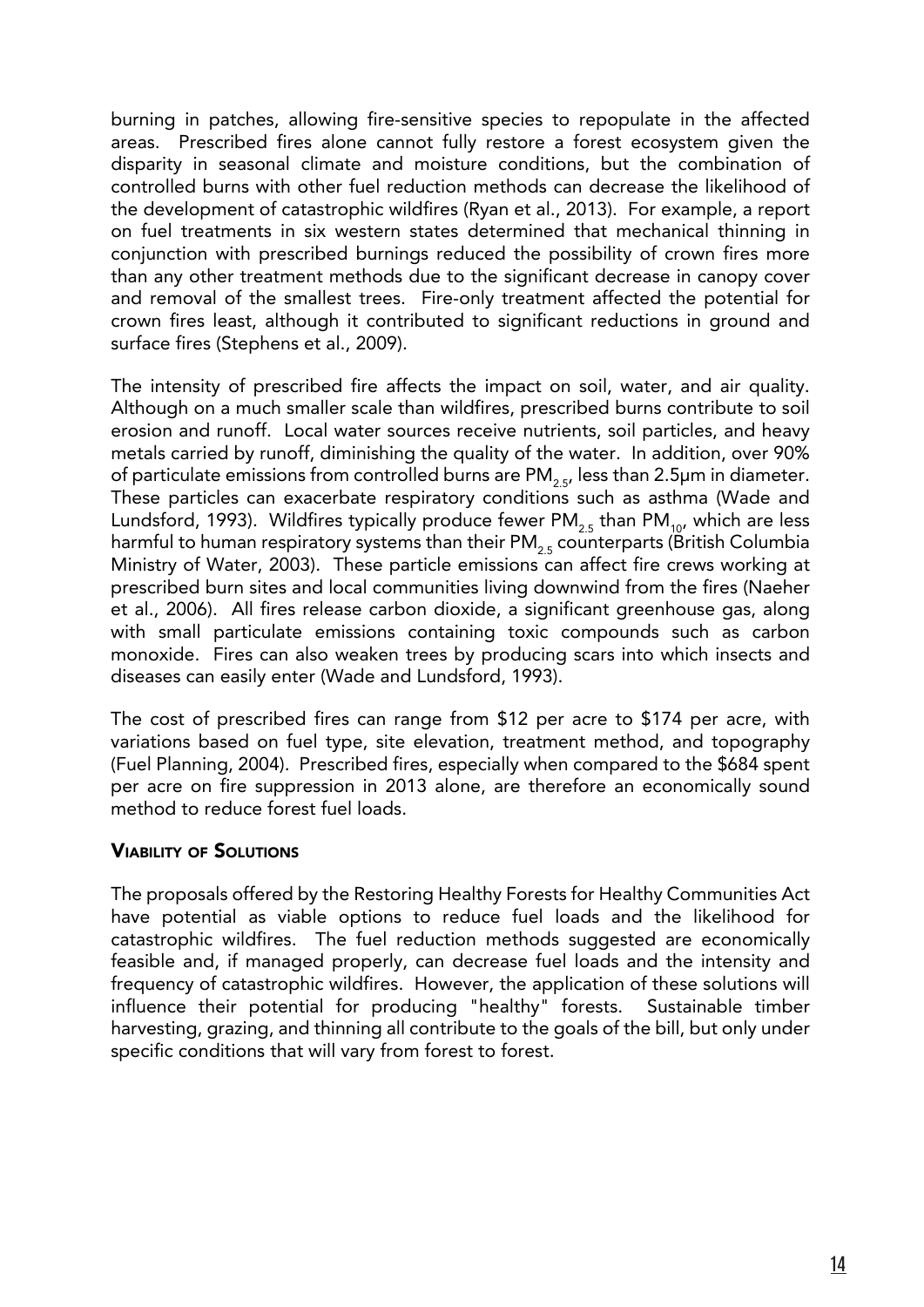## <span id="page-18-0"></span>**MEASURING SUCCESS**

The Restoring Healthy Forests for Healthy Communities Act aims to reduce the incidence of catastrophic wildfires, but the bill does not define the term "catastrophic wildfires." Any such definition should include metrics such as thresholds for the number of acres burned per fire, dollars spent on fire suppression, human lives lost, and/or post-fire forest health metrics. In addition, these metrics must also have baseline measurements.

Today, many federal agencies including the Bureau of Land Management, the National Park Service, the Fish and Wildlife Service, the Bureau of Indian Affairs, and the United States Forest Service (USFS) manage and monitor wildfires. In 2009, these agencies have all signed onto The Guidance for Implementation of Federal Wildland Fire Management Policy. This policy created the National Wildfire Coordinating Group which systematizes the reporting standards for fire incidents and reports consistently on wildland fires (National Wildfire Coordinating Group, 2014). These reports typically include the number of acres burned in a fire incident and economic costs incurred based on field surveys, aerial surveys, remote sensing, and information on money spent on fires (National Wildfire Coordinating Group, 2014). The National Interagency Fire Center makes these federal reports readily available, with close regulation by each agency under the management of the National Wildfire Coordinating Group ("Interagency Guides," n.d.). This system provides a framework that could be applied to newly-implemented definitions under the proposed Act, and could require agencies to report on new metrics not currently measured regularly, such as forest health indicators.

A coordinated task force of several universities and the USFS gather measurements on forest health and wildfire measurements, producing multiple reports including one that considered the impacts of timber thinning and prescribed burns on reducing wildfire incidence and the consequent effects on soil health, wildfire, vegetation, and other forest health indicators (Stephens et al., 2012). Metrics applied in these studies for measuring the effects of different thinning methods can similarly be used when considering forests thinned under the proposed Act. For example, information derived from these reports can aid in the determination of how many acres may have burned or what other harmful effects would have been realized without the bill's efforts to reduce catastrophic wildfires.

The USFS also closely monitors and reports on disease and pest infestations in federal forests, updating forest disturbance maps every eight days ("Bark Beetle," 2014). The agency further provides annual condition reports and produces maps of forests at risk for future infestations of bark beetles and other pests (Forest Service, 2014). Universities across the United States and the USFS, working out of the Rocky Mountain Research Station, gather data on the extent of bark beetle infestations, using methods such as field surveys, aerial surveys, and remote sensing (Forest Service, 2014). Despite extensive data on bark beetle damage, no concrete definition exists for how many trees and/or acres must be affected to constitute a "bark beetle infestations," the language used in the proposed Act. Measuring the success of the Restoring Healthy Forests for Healthy Communities Act would require a baseline number of acres affected by bark beetles and diseases in federal forests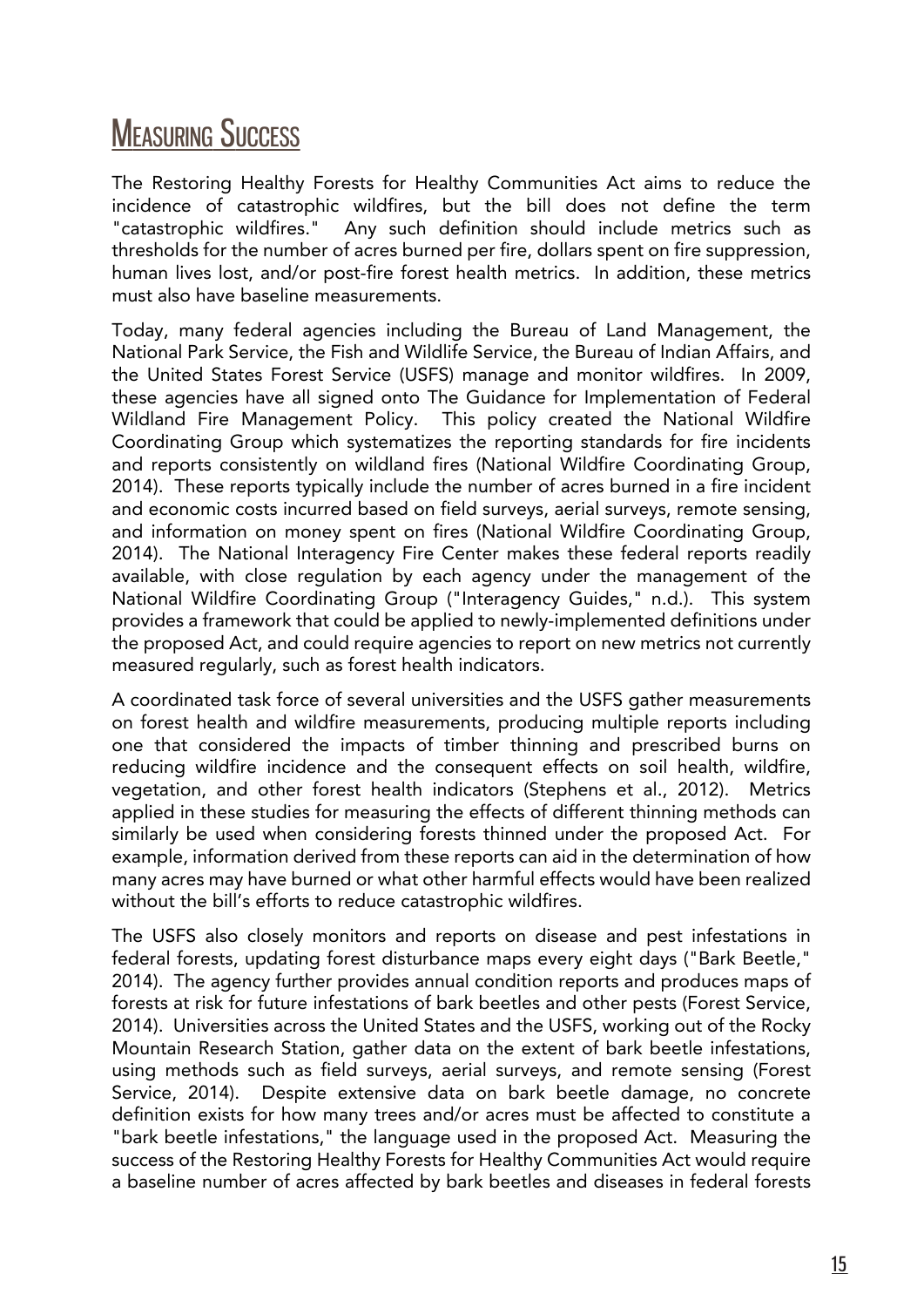<span id="page-19-0"></span>to classify these areas as "at risk." These baseline values could then be compared to acres affected by bark beetles after the establishment of the bill to measure the program's success. Bark beetle data, like that of catastrophic wildfires and forest health indicators, would require similar ongoing monitoring of federal forests.

Studies to determine data on overall forest health can be very comprehensive. A single United States Department of Agriculture study outlines seven criteria and sixty-seven indicators for tracking the conservation and management of forests and requires coordination by over 20 state forest agencies. This information is regularly published online, making it accessible to policy makers and the general public ("Base Indicators of Forest Sustainability," 2003). One link of the USFS webpage offers eight interactive maps, graphs, and tables tracking pest infestations in federal forests across the nation (Forest Service, 2014). Some examples of these forest health metrics include area of timberland affected by pests, carbon sequestration in forest, and water quality in forested areas. Data regarding these metrics, such as the fact that forests in the United States can absorb and sequester about 16% of annual U.S. carbon dioxide emissions, can be extremely useful for policy makers when prioritizing which forests should have fuel reduction or healthy forest projects implemented (Joyce et al., 2014). However, the extent of the data also requires the creation of a rating system to illustrate the multitude of forest health metrics in a single forest health grading sheet in order to facilitate decision making by policy makers.

### **CONCLUSION**

The Restoring Healthy Forest for Healthy Communities Act aims to reduce the impacts of catastrophic wildfires, increase forest health, and mitigate the effects of bark beetles in federal forests. Through utilization of the fire reduction and forest health measures outlined by the proposed Act, namely timber harvesting, thinning, and cattle grazing, governors can ensure the continued usage of federal forestland for recreation and timber revenue purposes. However, the need for rigorous analysis of each forest ecosystem in order to determine both the appropriate management may prevent the general application of these treatments. In addition, definitions and reasonable monitoring standards must be developed to quantify the impacts of forest management methods and improve the likelihood of future successful management in America's federal forests.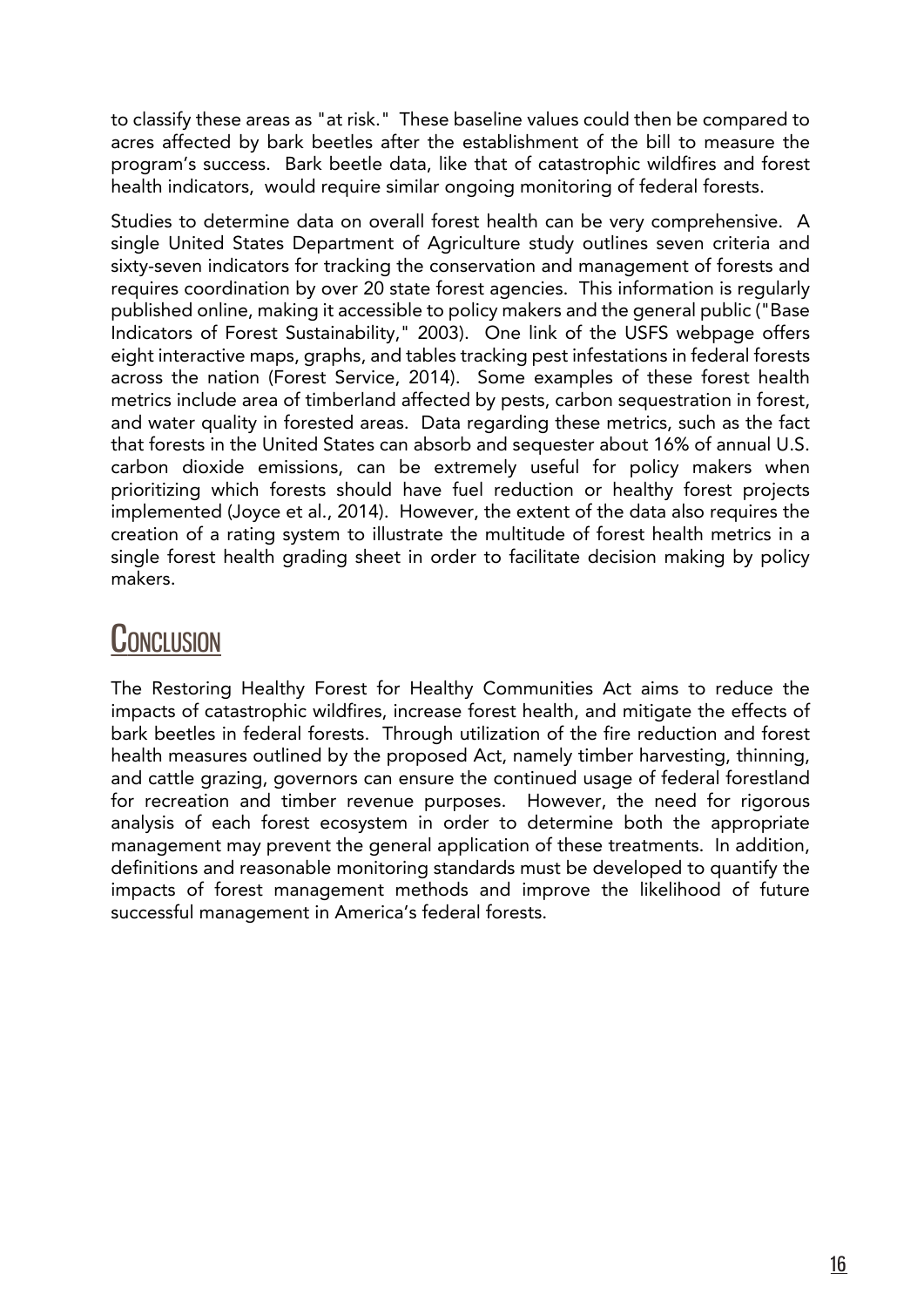#### **WORKS CITED**

- <span id="page-20-0"></span>Agee, James K., et al. "The use of shaded fuelbreaks in landscape fire management." Forest Ecology and Management 127 (2000): 55-66.
- Agee, James K., and Carl N. Skinner. "Basic principles of forest fuel reduction treatments." Forest Ecology and Management 211 (2005): 83-96.
- Allen, Craig D., et al. "Ecological Restoration of Southwestern Ponderosa Pine Ecosystems: A Broad Perspective." Ecological Applications 15.2 (2002): 1418-33. Center for Biological Diversity. Web. 11 Aug. 2014.
- Baldocchi, Dennis. "Ecosystem Succession: Who/What is Where and When." N.d. Presentation file.
- Borman, Michael M. "Forest Stand Dynamics and Livestock Grazing in Historical Context." Conservation Biology 19.5 (2005): 1658-62.
- British Columbia Ministry of Water, Land and Air Protection, and the Pacific and Yukon Region of Environment Canada. Particulate matter in British Columbia: a report on PM10 and PM2.5 mass concentrations up to 2000. By Natalie M. Suzuki. N.p.: n.p., 2003.
- Bureau of Land Management. The True Cost of Wildfire in the Western U.S. By Western Forest Leadership Coalition. N.p.: n.p., 2010. Bureau of Land Management. Web. 12 Aug. 2014. <http://www.blm.gov/or/districts/roseburg/plans/collab\_forestry/files/TrueC
	- ostOfWilfire.pdf>.
- "Carbon Cycle." University of California, Los Angeles. N.p., n.d. Web. 13 Aug. 2014. <http://dilu.bol.ucla.edu/home.html>.
- Chepesiuk, Ron. "Natural Disasters. Wildfires Ignite Concern." Environmental Health Perspectives 109.8 (2001): A364. The Free Library. Web. 11 Aug. 2014.
- Climate Change and Wildfire: What it Means to Tribes and How we can Adapt. N.p.: Northern Arizona University Institute for Tribal Environmental Professors, 2012. Northern Arizona University. Web. 11 Aug. 2014.
- "The Cost of the Forest Service and Bureau of Land Management Livestock Grazing Programs." Public Lands Ranching. Public Lands Ranching, n.d. Web. 12 Aug. 2014.
	- <http://www.publiclandsranching.org/htmlres/fs\_fiscal\_costs.htm>.
- Cunningham, S. C., and W. B. Ballard. "Effects of Wildfire on Black Bear Demographics in Central Arizona." Wildlife Society Bulletin 32.3 (2004): 928-37. JSTOR. Web. 11 Aug. 2014.
- Dale, L. The True Cost of Wildfire in the Western U.S. N.p.: n.p., 2010. US Bureau of Land Management. Web. 12 Aug. 2014.
- Davies, Kirk W., et al. "Effects of Long-Term Livestock Grazing on Fuel Characteristics in Rangelands: An Example From the Sagebrush Steppe." Effects of Long-Term Livestock Grazing on Fuel Characteristics in Rangelands: An Example From the Sagebrush Steppe 63 (2010): 662-69.
- Delfino, R. J., et al. "The Relationship of Respiratory and Cardiovascular Hospital Admissions to the Southern California Wildfires of 2003." Journal of Occupational and Environmental Medicine 48.6 (2008): 189-97. JST. Web. 11 Aug. 2014.
- Earl, Stevan R., and Dean W. Blinn. "Effects of Wildfire Ash on Water Chemistry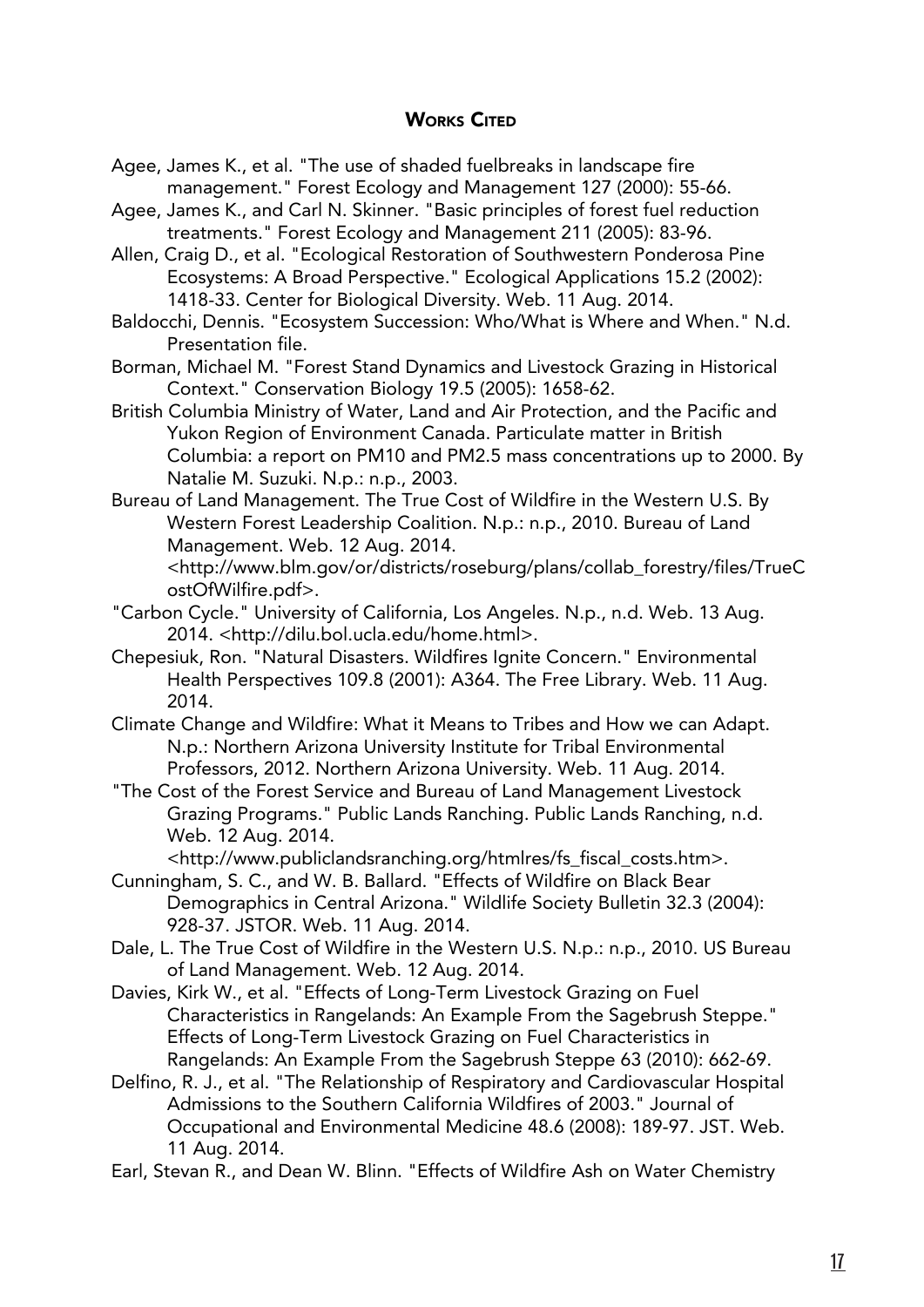and Biota in South-Western U.S.A. Streams." Freshwater Biology 48.6 (2003): 1015-30. ResearchGate. Web. 11 Aug. 2014.

- Evlagon, David, et al. "Estimating normative grazing capacity of planted Mediterranean forests in a fire-prone environment." Agriculture, Ecosystems and Environment 155 (2012): 133-41.
- Federal Emergency Management Agency. US Fire Administration. Wildland Fires: A Historical Perspecitve. Rept. no. 3. N.p.: US Fire Administration, 2001. Topical Fire Research Series 1. US Fire Administration. Web. 11 Aug. 2014.
- "Federal Firefighting Costs (Suppression Only)." Table. National Interagency Fire Center. National Interagency Fire Center, 24 July 2014. Web. 11 Aug. 2014.
- Fleischner, Thomas L. "Ecological Costs of Livestock Grazing in Western North America." Conservation Biology 8.3 (1994): 629-44.
- "Forest Fires and Respiratory Health Fact Sheet." American Lung Association. American Lung Association, 2014. Web. 11 Aug. 2014.
- Forest Service. "Explore Forest Insect and Disease Conditions in the United States using Forest Health Protection Mapping and Reporting Tools." Forest Health Protection: Mapping and Reporting. United States Department of Agriculture, 2014. Web. 12 Aug. 2014. <http://foresthealth.fs.usda.gov/portal>.
- Fretwell, Holly. "Forest Service Timber Harvests: Not What They Used to Be." The Percolator the Perc Blog. Property and Environment Reserach Center, 2014. Web. 11 Aug. 2014.
- Friberg, L. Environmental Health Criteria 118. Geneva: World Health Organization, 1991. International Programme on Chemical Safety. Web. 13 Aug. 2014.
- Greicius, Tony. "NASA 'Eyes' Dissect California's Massive Rim Fire." NASA. NASA, 27 Aug. 2013. Web. 13 Aug. 2014. NASA/GSFC/LaRC/JPL, MISR Team.

Holstius, David M., et al. "Birth Weight following Pregnancy during the 2003 Southern California Wildfires." Environmental Health Perspectives 12.9 (2012): 1340-45. JSTOR. Web. 11 Aug. 2014.

Hoorman, James J., and Jeff McCutcheon. Livestock and Streams: Negative Effects of Livestock Grazing Riparian Areas. N.p.: The Ohio State University, 2005.

"How Forest Fires Affect Air Quality." British Columbia. Government of British Columbia, n.d. Web. 12 Aug. 2014.

Johnson, Morris C., Maureen C. Kennedy, and David L. Peterson. Simulating fuel treatment effects in dry forests of the western United States: testing the principles of a fire-safe forest. N.p.: NRD Research Press, 2011.

Joyce, Linda A., et al. Forests. N.p.: National Climate Assessment, 2014. National Climate Assessment. Web. 12 Aug. 2014.

<http://nca2014.globalchange.gov/report/sectors/forests>.

- Juday, Glenn P. Spruce Beetles, Budworms, and Climate Warming. N.p.: U of Alaska Fairbanks, 1998. University of Alaska Fairbanks. Web. 12 Aug. 2014.
- Kaibab National Forest. "Forest Thinning Project in the Kaibab National Forest." Arizona Daily Sun. Arizona Daily Sun, 11 Apr. 2013. Web. 13 Aug. 2014.
- Kristensen, Louise J., and Mark P. Taylor. "Fields and Forests in Flames: Lead and Mercury Emissions from Wildfire Pyrogenic Activity." Environmental Health Perspectives 120.2 (2012): A56-57. ResearchGate. Web. 11 Aug. 2014.
- Liu, Yongqiang, Scott Goodrick, and Warren Heilman. "Wildland Fire Emissions, Carbon, and Climate: Wildfire-Climate Interactions." Forest Ecology and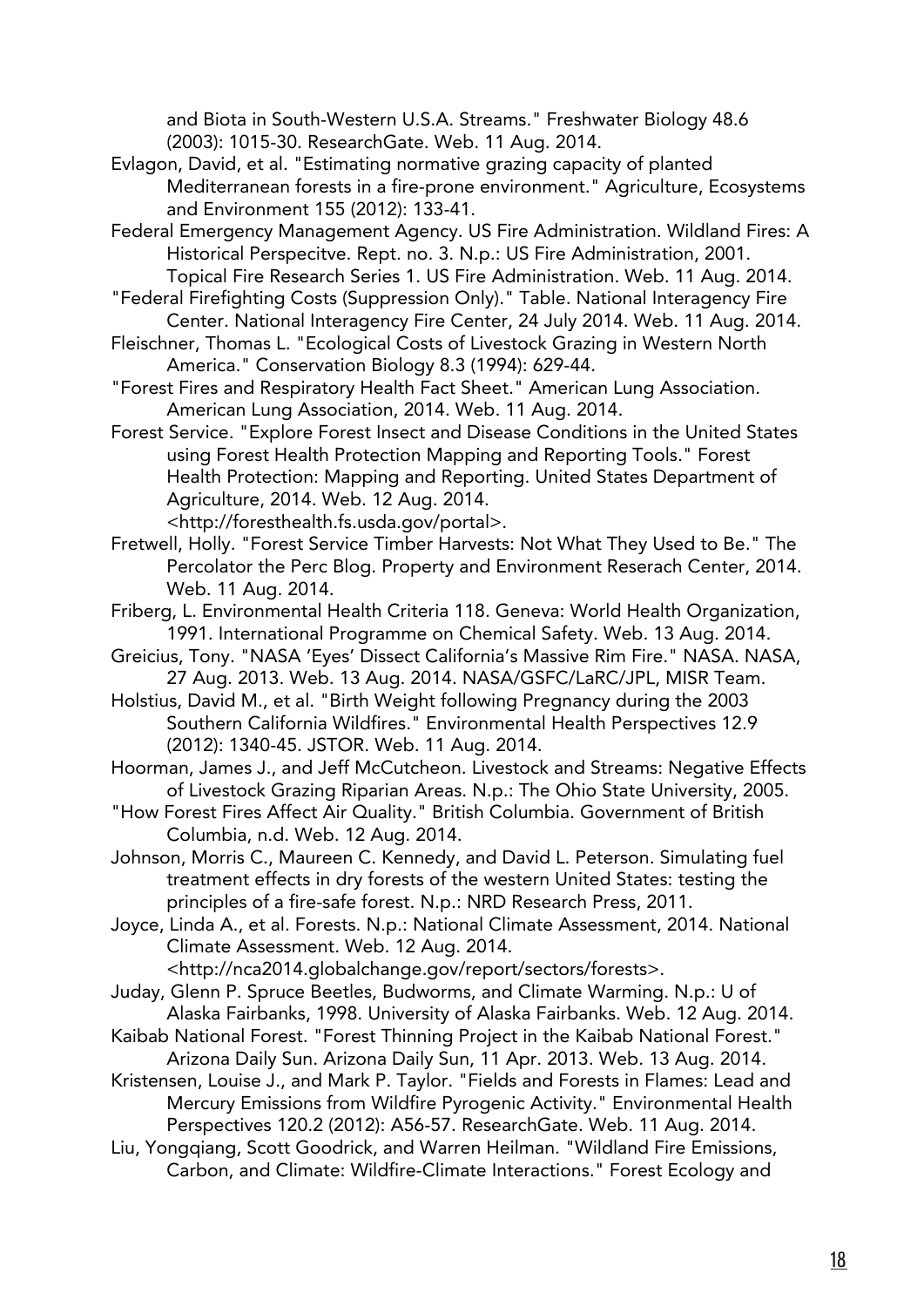Management 317 (2014): 80-96. Science Direct. Web. 11 Aug. 2014.

- Lorenz, Klaus, and Rattan Lal. Carbon Sequestration in Forest Ecosystems. London: Springer, 2010. Google Scholar. Web. 11 Aug. 2014.
- MacDonald, Lee H. "Effects of Wildfire on Runoff and Erosion." Colorado State University. Fort Collins, CO. 2010. Speech.
- Mancilla-Leytón, J. M., R. Pino Mejías, and A. Martín Vicente. "Do goats preserve the forest? Evaluating the effects of grazing goats on combustible Mediterranean scrub." Applied Vegetation Science 16 (2013): 63-73.
- "Mercury Study Report to Congress: Overview." Environmental Protection Agency. N.p., 10 Mar. 2014. Web. 13 Aug. 2014.
	- <http://www.epa.gov/mercury/reportover.htm>.
- Ministry of Forestry of Indonesia. Forestry Research Development Agency. Secondary Succession after Fire in Imperata Grasslands of East Kalimantan, Indonesia. By I. Yassir, J. Van der Kamp, and P. Buurman. N.p.: n.p., 2010. International Union of Soil Sciences. Web. 11 Aug. 2014.
- Naeher, Luke P., et al. "Real-time and time-integrated PM2.5 and CO from prescribed burns in chipped and non-chipped plots: firefight and community exposure and health implications." Journal of Exposure Science and Environmental Epidemiology 16 (2006): 351-61.
- "National Forest Timber Sales and Timber Cuts, FY 1980-2013." Headwater Economics. Headwater Economics, 2014. Web. 13 Aug. 2014.
- National Interagency Fire Center. "Interagency Guides." National Interagency Fire Center. N.p., n.d. Web. 12 Aug. 2014.

<http://www.nifc.gov/policies/pol\_intgncy\_guides.html>.

- National Interagency Fire Center. "National Preparedness Level 4." National Interagency Fire Center. N.p., 2014. Web. 12 Aug. 2014. <http://www.nifc.gov/fireInfo/nfn.htm>.
- National Parks Service. Before and After: Sequoias after Fire Suppression. National Parks Service. US Department of the Interior, 4 Aug. 2014. Web. 13 Aug. 2014. Before and After: Sequoias after Fire Suppression
- National Wildfire Coordinating Group. "Incident Management Records." National Wildfire Coordinating Group. N.p., 2014. Web. 12 Aug. 2014. <http://www.nwcg.gov/policies/records/>.
- Nelson, Jon, et al. "NASA's AIRS Instrument Sees Spread of Pollution from Western Wildfires." Jet Propulsion Laboratory. NASA, 28 Aug. 2013. Web. 13 Aug. 2014. Still image taken from video.
- Newman, John. "2007 Zaca Fire." Wikimedia Commons. Wikimedia Commons, n.d. Web.

16 Aug. 2014.

- "Non-CO2 Greenhouse Gas Emissions: Internal Emissions and Projections." EPA. United States Environmental Protection Agency, 28 Apr. 2014. Web. 11 Aug. 2014.
- Page-Dumroese, Deborah S., Martin Jurgensen, and Thomas Terry. "Maintaining soil productivity during forest or biomass-to-energy thinning harvests in the western United States." Western Journal of Applied Forestry 25.1 (2010): 5-11.
- Punches, John. Thinning: An Important Forest Management Tool. N.p.: Oregon State University, 2004.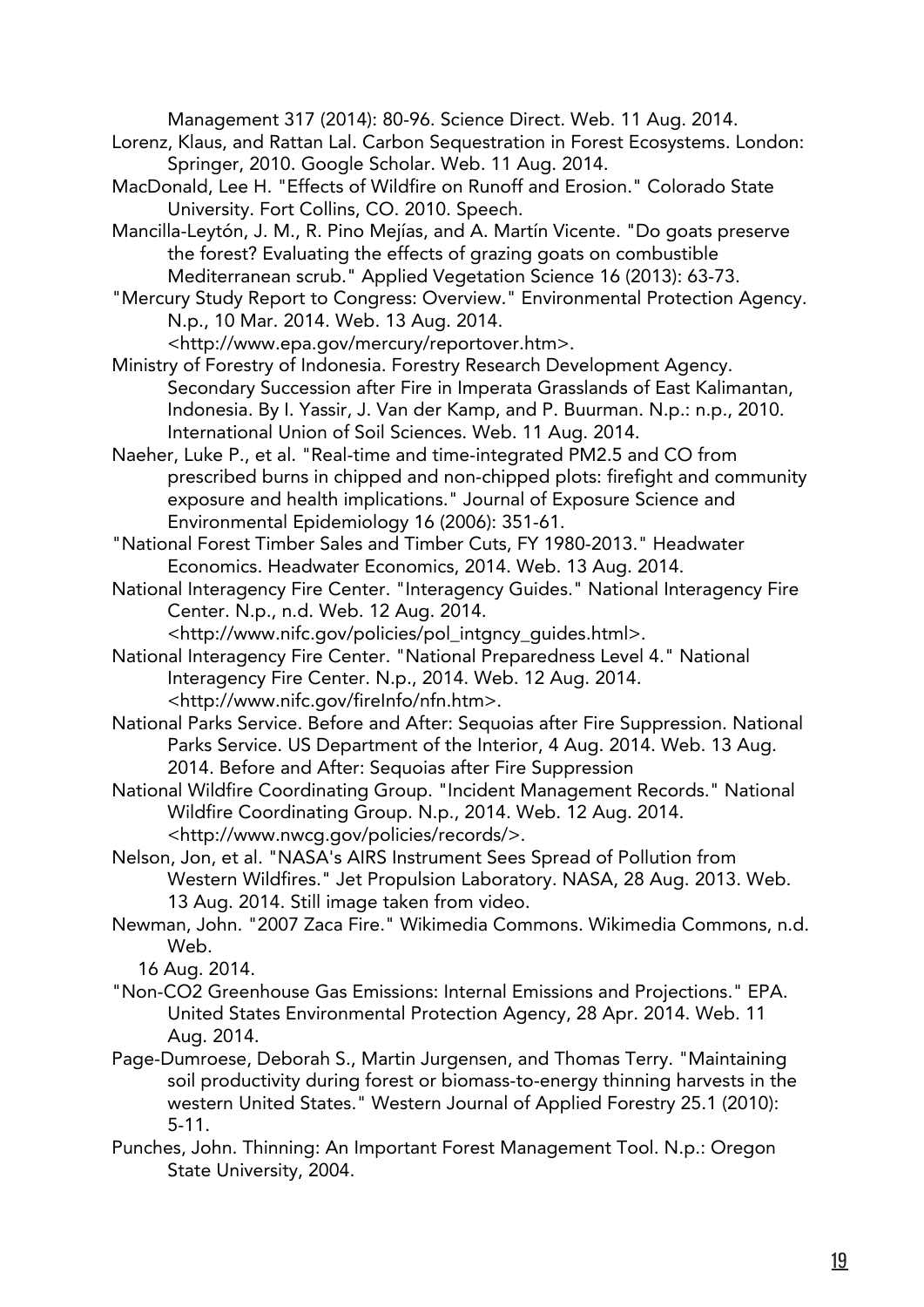- Restoring Healthy Forests for Healthy Communities Act (H.R. 1526). Committee on Natural Resources. House Committee on Natural Resources, n.d. Web. 11 Aug. 2014.
- Riekark, G. "Commercial Fisheries: Fisheries Management." Characterization of the Ashepoo-Combahee-Edisto (ACE) Basin, South Carolina. N.p., n.d. Web. 21 July 2014.

<http://www.nerrs.noaa.gov/doc/siteprofile/acebasin/html/resource/commfi sh/cfmanage.htm>.

- Ryan, Kevin C., Eric E. Knapp, and J. Morgan Varner. "Prescribed fire in North American forests and woodlands: history, current practice, and challenges." Frontiers in Ecology and the Environment 11.1 (2013): e15-e24.
- Salmon, Olivia, Chad Reid, and Darren McAvoy. Forest Grazing: Managing Your Land for Trees, Forage, and Livestock. N.p.: Utah State University, 2012.
- Sapkota, A., et al. "Impact of the 2002 Canadian Forest Fires on Particulate Matter Air Quality in Baltimore City." Environmental Science and Technology 39.1 (2005): 24-32. National Center for Biotechnology. Web. 11 Aug. 2014.
- Schalau, Jeff. "Frequently Asked Questions about Bark Beetles." Yavapai County. Arizona Cooperative Extension, 2 Mar. 2003. Web. 12 Aug. 2014.

Schrama, Maarten, et al. "Herbivore trampling as an alternative pathway for explaining differences in nitrogen mineralization in moist grasslands." Community and Conservation Ecology 172 (2013): 231-43.

Scott, A. C. "The Pre-Quaternary History of Fire." Paleogeography, Paleoclimatology, Palaeoecology 164 (2000): 281-329. ScienceDirect. Web. 11 Aug. 2014.

Sierra Forest Legacy. "Logging Impacts." Sierra Forest Legacy. N.p., 2012. Web. 22 July 2014.

<http://www.sierraforestlegacy.org/FC\_FireForestEcology/FFE\_LoggingImp acts.php>.

- Stephens, Scott L., et al. "Fire treatment effects on vegetation structure, fuels, and potential fire severity in western U.S. forests." Ecological Applications 19.2 (2009): 305-20.
- Stephens, Scott L., et al. "The Effects of Forest Fuel-Reduction Treatments in the United States." BioScience 62.6 (2012): 549-60.
- Stephens, Scott L., and Jason J. Moghaddas. "Experimental fuel treatment impacts on forest structure, potential fire behavior, and predicted tree mortality in a California mixed conifer forest." Forest Ecology and Management 215 (2005): 21-36.
- Stephens, Scott L., et al. "Fire treatment effects on vegetation structure, fuels, and potential fire severity in western U.S. forests." Ecological Applications 19.2 (2009): 305-20.
- Strand, Eva K., and Karen L. Launchbaugh. Livestock Grazing Effects on Fuel Loads for Wildland Fire in Sagebrush Dominated Ecosystems. N.p.: University of Idaho, 2013. Great Basin Fire Science Delivery Report.
- Thomas, Jack Ward, et al. "The Northwest Forest Plan: Origins, Components, Implementation Experience, and Suggestions for Change." Conservation Biology 20.2 (2006): 277-87. University of Washington. Web. 12 Aug. 2014. <http://courses.washington.edu/esrm315/pdfs/NWFP.pdf>.
- "Total Wildland Fires and Acres." National Interagency Fire Center. National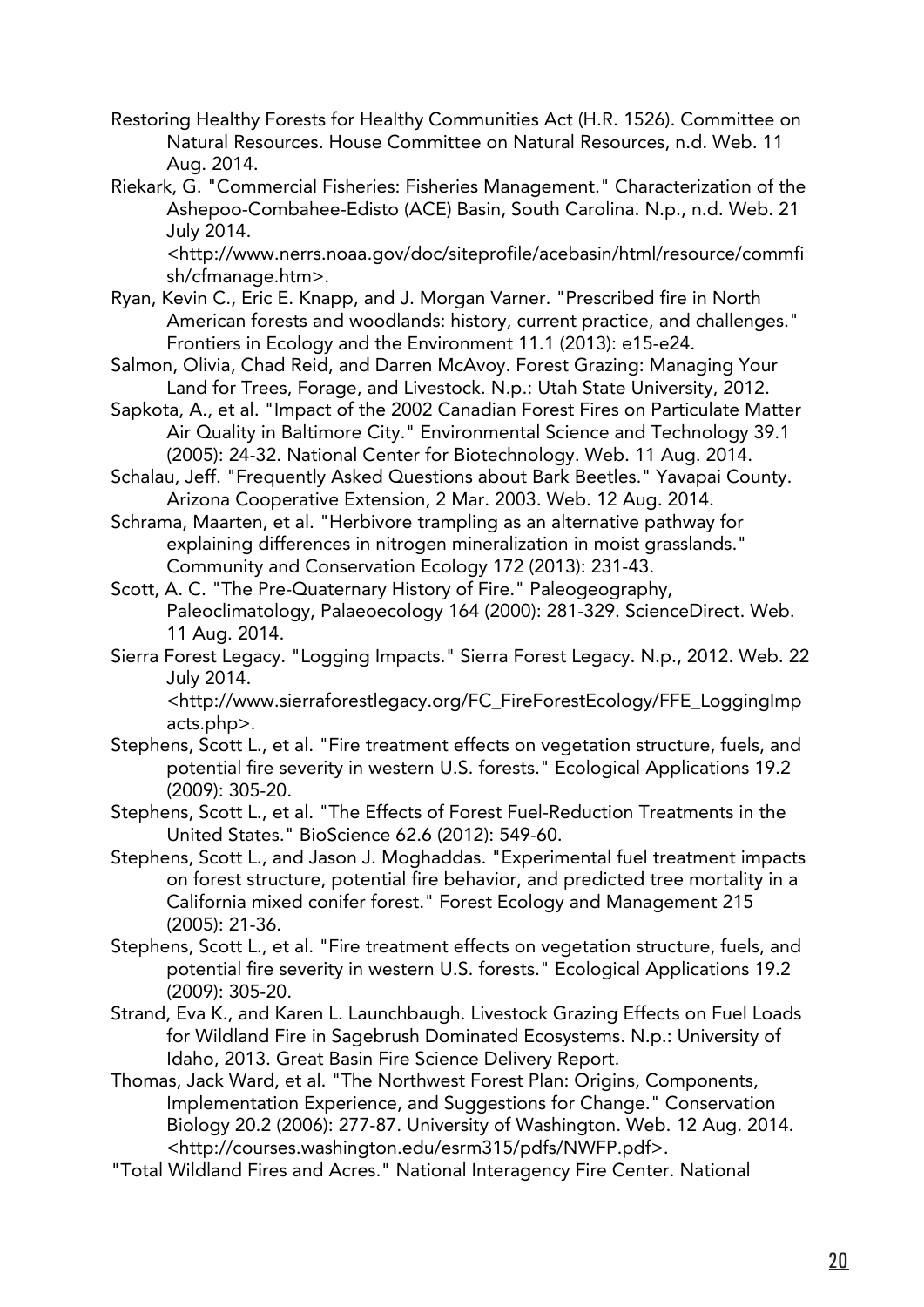Interagency Fire Center, n.d. Web. 11 Aug. 2014.

- United States. Cong. House. Restoring Healthy Forests for Healthy Communities Act. 113th Cong. H. H.R. 1526. Washington: GPO, 2013.
- United States Department of Agriculture. "Bark Beetle." Rocky Mountain Research Station. N.p., 2014. Web. 12 Aug. 2014.
	- <http://www.fs.fed.us/rmrs/bark-beetle/>.
- United States Department of Agriculture. Base Indicators of Forest Sustainability: Metrics and Data Sources for State and Regional Monitoring. By United States Department of Agriculture and United States Forest Service. Forest Service. N.p., Nov. 2003. Web. 12 Aug. 2014.

<http://www.na.fs.fed.us/spfo/pubs/sustain/base\_ind/03/base\_indicators.pdf  $>$ .

- United States Department of Agriculture. Effects of Thinning and Similar Stand Treatments on Fire Behavior in Western Forests. By Russell T. Graham et al. N.p.: n.p., 1999.
- United States Department of Agriculture. Forest Fuel Management in Europe. By Gavriil Xanthopoulos et al. Rept. no. RMRS-P-41. N.p.: n.p., 2005. Forest Service. Web. 12 Aug. 2014.

<http://www.fs.fed.us/rm/pubs/rmrs\_p041/rmrs\_p041\_029\_046.pdf?>.

- United States Department of Agriculture. Fuels Planning: Science Synthesis and Integration. By Roger Flight and Jamie Barbour. N.p.: n.p., 2004.
- United States Department of Agriculture. National Agroforestry Center. Forest Harvest Can Increase Subsequent Forest Fire Severity. By Carter Stone, Andrew T. Hudak, and Penelope Morgan. N.p.: USDA Forest Service / UNL Faculty Publications, 2004.
- United States Department of Agriculture. Thinning and Prescribed Fire and Projected Trends in Wood Product Potential, Financial Return, and Fire Hazard in Montana. By R. James Barbour. N.p.: n.p., 2004.
- United States Department of Agriculture. Thinning Practices in Southern Pines With Pest Management Recommendations. By T. Evan Nebeker et al. N.p.: n.p., 1985.
- United States Department of Agriculture. United States Forest Service. Forest Harvest can Increase Subsequent Forest Fire Severity. By Carter Stone, Andrew Hudak, and Penelope Morgan. N.p.: n.p., n.d. US Forest Service. Web. 11 Aug. 2014.
- United States Forest Service. "Cut and Sold Reports." Forest Management. N.p., 2014. Web. 12 Aug. 2014. <http://www.fs.fed.us/forestmanagement/products/sold-harvest/cut-sold.sht

 $ml$  $>$ .

- US Department of Agriculture. US Forest Service. The Old, Grand Prix, and Padua Wildfires: How Much Did these Fires Really Cost? A Preliminary Report on Expenditures and Discussion of Economic Costs Resulting from the 2003 Old, Grand Prix, and Padua Wildfire Complex. By Alex E. Dunn, Armando Gonzales-Caban, and Karen Solari. N.p.: n.p., n.d. US Forest Service. Web. 12 Aug. 2014.
- US Department of Agriculture. US Forest Service. Wildfire Effects on a Ponderosa Pine Ecosystem: An Arizona Case Study. By R. E. Campbell et al. Research rept. no. RM-191. Fort Collins: n.p., 1977. US Forest Service. Web. 11 Aug.